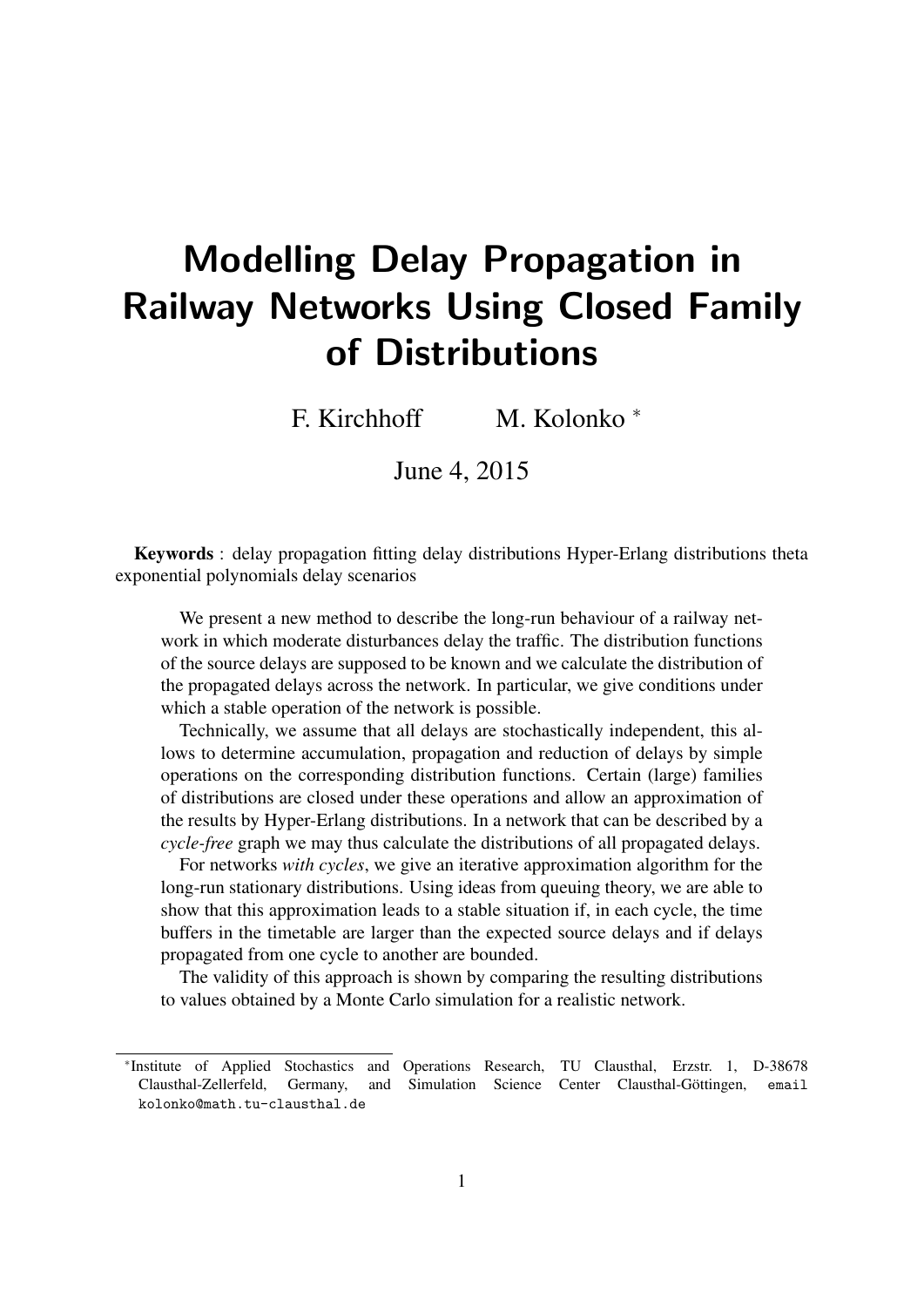## 1 Introduction

Public transport systems such as railway systems are subject to many types of disturbances in their everyday operation. The operating companies have to find ways to compensate at least for the minor delays and to guarantee connections that run close to the schedule. In particular, they have to take care that small delays cannot accumulate and propagate through the network causing severe delays or even breakdowns.

In this paper we present a method that allows to determine the long-run probability distributions of propagated delays given the distribution of the initial delays. This result can e.g. be used to determine the size and allocation of time buffers in a time table that guarantee a stable operation or to evaluate the benefit of certain waiting time regulations.

The initial delays, also called *source delays*, are typically caused by some minor technical problems, by construction sites or by a congestion due to an unexpected number of passengers boarding a train. Such delays may accumulate along lines and they may be propagated to other trains e.g. if an undelayed connecting train has to wait for a delayed feeder train. These secondary delays are called *propagated delays*.

To prevent delays from spreading through the network, one could allocate additional time buffers in the timetable or decouple the lines, e.g. by simply not waiting for delayed feeders. Both these steps reduce delays in the network, but they increase the total travel time of passengers and the number of missed connections. Therefore, the construction of timetables and waiting time rules has to balance the reduction of delays on one side and the increase e.g. in travel times on the other side. Our results contribute to this task by allowing to calculate the longterm effects of buffers and waiting time rules on delays.

Note that in this context, we do not take into account big, singular delays, e.g. after some accident. For these, a singular recovery schedule has to be used, see e.g. Liebchen et al (2010), Schachtebeck and Schöbel (2010). Instead, we are concerned with the average performance of the network in the long run.

One way to study the behaviour of the network under delays is to turn it into a Monte Carlo simulation model. E.g., in Engelhardt-Funke and Kolonko (2004), simulations are used to find robust timetables in a heuristic optimization setup. A drawback of this approach is that one might have to run an extreme number of simulations until a reliable estimate of the long-run stationary behaviour of the network is obtained.

Another approach is to consider the network as a queuing system and to study its stationary behaviour, see e.g. Engelhardt-Funke and Kolonko (2002), Huisman and Boucherie (2001) or Huisman et al (2002). This approach seem to be applicable mostly to isolated parts of a network or under a random operation of trains.

In this paper we use a different approach that can be used for a more realistic periodic timetable: source delays are assumed to be random variables with given cumulative distribution functions (cdf) and the propagation is modelled by suitable operations on the cdfs, a similar approach has been proposed in Fuhr (2007), Kolonko (2007), Büker (2010), Büker and Wendler (2009), Meester and Muns (2007), and Berger et al (2011). Here, a main problem is to model the operations on the delay cdfs in an efficient way and to develop a practicable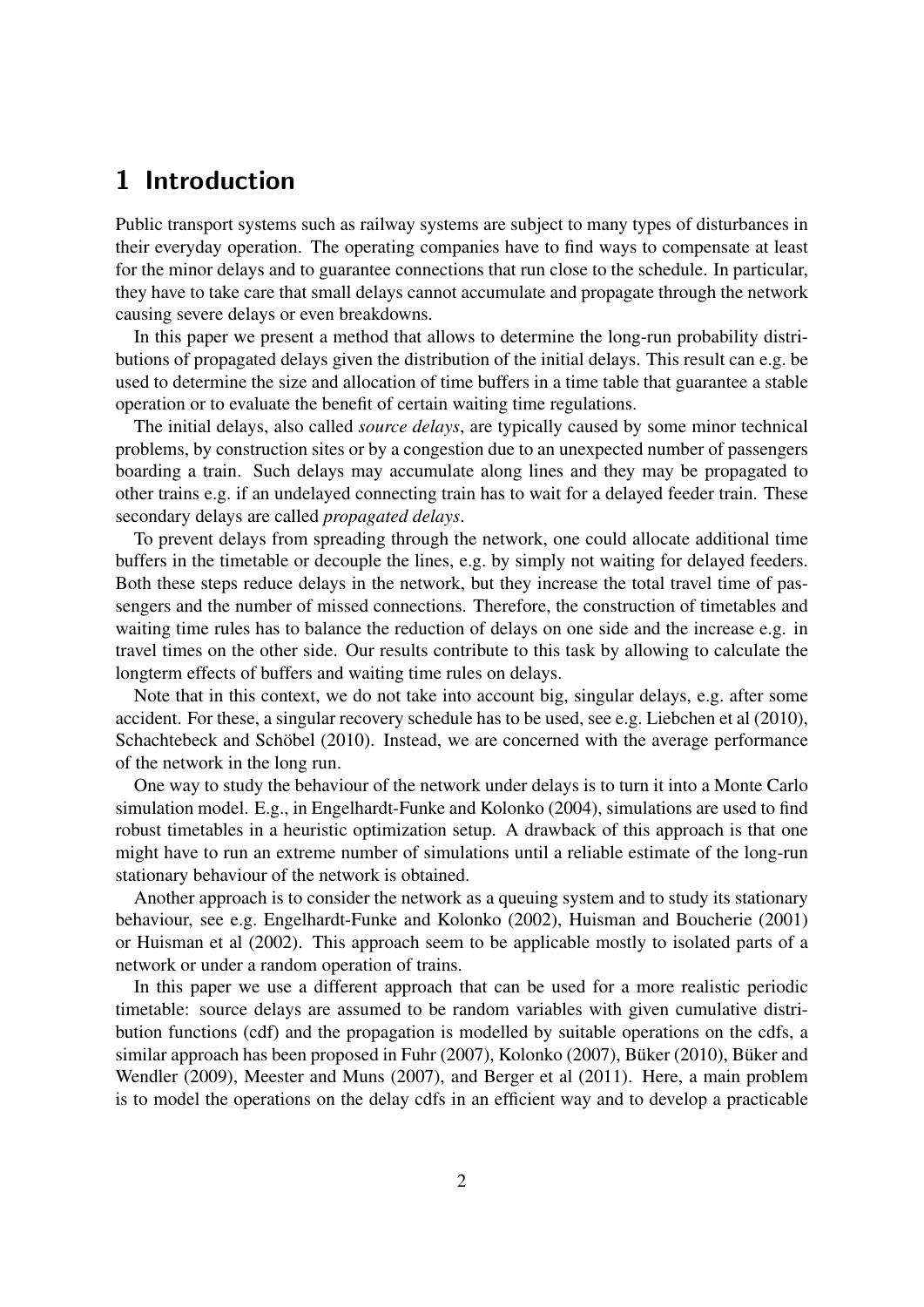algorithm for the complete network.

This becomes much simpler if we assume that all delays of different trains that meet somewhere in the network are stochastically independent. Then the operations for accumulation, propagation and reduction on the level of cdfs are mainly convolution and multiplication. If we restrict the cdfs of the source delays to a family of distributions that is closed under these operations, we may derive the cdfs of propagated delays for all nodes of a cycle-free network. So-called theta-exponential polynomials may be used, see Fuhr (2007), Kolonko (2007) and Buker and Wendler (2009). In this paper, we assume the cdfs of the source delays to be Hyper-Erlang distributions which are only 'approximately closed' but offer advantages over more complex families. Note that in a cycle-free network all events may be ordered topologically, i.e. we are able to visit each node after we have visited all of its predecessors and have determined their delay distributions. This approach is presented in the first part of the paper.

Real networks, however, when modelled as event-activity-network (EAN), will contain many directed cycles of events (nodes) connected by activities (arcs), in particular by change activities between different lines. In this case no topological ordering of the events is possible. We suggest here a new iterative approach to approximate the long-run distribution of delays in cycles and in the connected component of the EAN containing the cycle. The approximation simulates the operation of the network starting with zero delays and then propagating the delays around the cycles. Following ideas from queuing theory, we are able to show that this approach leads to a stable operation of the network with limiting distributions of delays under the following two plausible stability conditions:

BALANCED CYCLES: within each cycle the sum of all buffers is larger than the sum of the expected delays, and

BOUNDED PROPAGATION: the delays propagated from outside into the cycle must be bounded.

The paper starts with a formal definition of the EAN we are using in Section 2, the definition of the stochastic model for the source delays and their propagation are given in Section 3. The calculation of the delay distributions using closed families of distributions is explained in Section 4 while the approximation of delays in cycles of the EAN and the convergence under suitable conditions are presented in Section 5. Section 6 gives some experimental results showing that the distributions we are deriving for a realistic network are in excellent accordance with the results from a Monte Carlo simulation. A final conclusion is given in Section 7. The technical proofs of the convergence in cycles are collected in the Appendix in Section 8.

## 2 The Network

We assume that we are given a description of the physical network consisting of stations, tracks and lines. It is operated under a periodic timetable  $\pi$  that schedules arrivals and departures of all lines every  $\tau$  minutes. We replace this direct description by a more abstract model, the event-activity-network (EAN) that has become a standard in literature (see e.g. Nachtigall (1998), Liebchen and Möhring  $(2007)$ ). It is a graph in which vertices are arrivals or departures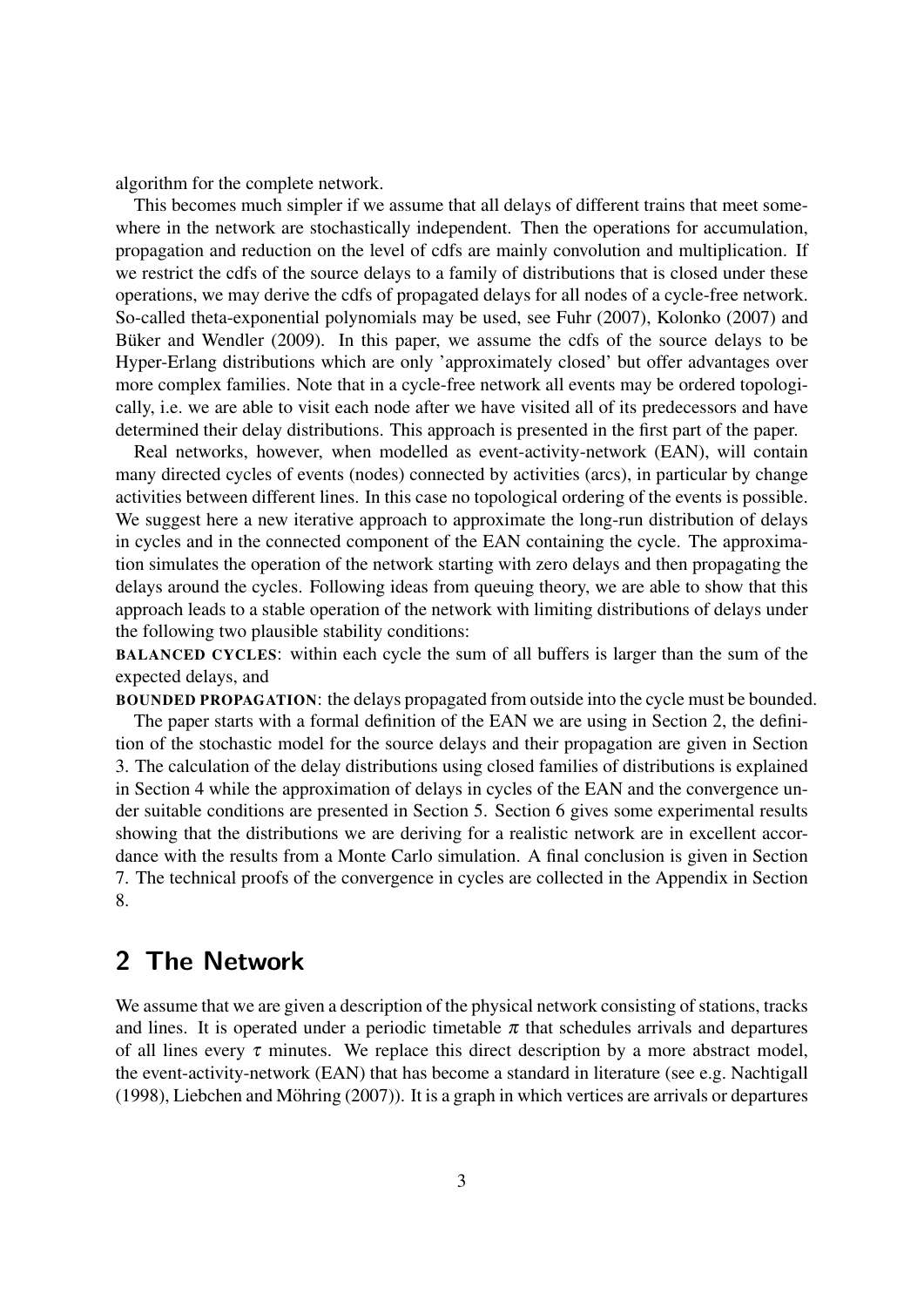of lines at or from a station. The directed arcs are drive-, stop- or change-activities connecting events. This is described more formerly in the following definitions.

**Definition 1.** The event-activity network  $\mathfrak{N} = (\mathfrak{E}, \mathfrak{A})$  consists of

- (i) the set of events  $\mathfrak{E} = \mathfrak{E}^{arr} \cup \mathfrak{E}^{dep}$  with
	- $\circ$  **arrival events**  $arr(S, L) \in \mathfrak{E}^{arr}$  of a line *L* at a station *S*,
	- $\circ$  **departure events**  $dep(S, L) \in \mathfrak{E}^{dep}$  of a line *L* from a station *S*,
- (ii) the set of activities  $\mathfrak{A} = \mathfrak{A}^{stop} \cup \mathfrak{A}^{change} \cup \mathfrak{A}^{drive} \subset \mathfrak{E} \times \mathfrak{E}$  with
	- $\circ \mathfrak{A}^{stop}$  containing the **stop activities**  $stop(S, L) := (arr(S, L), dep(S, L))$  that describe the halting of a train of line *L* in a station *S*,
	- $\circ$   $\mathfrak{A}^{drive}$  containing the **drive activities**  $drive(S, S', L) := (dep(S, L), arr(S', L))$  that describe the driving of a train of line  $L$  from station  $S$  to its next station  $S'$ , and
	- $\circ$   $\mathfrak{A}^{change}$  representing **change activities** *change*(*S*,*L*,*L*') := ( $arr(S, L)$ ,  $dep(S, L')$ ) that describe the possibility for passengers to change from a train of line *L* to one of line *L'* in station *S*.

While  $\mathfrak{E}^{arr}$ ,  $\mathfrak{E}^{dep}$  and  $\mathfrak{A}^{stop}$ ,  $\mathfrak{A}^{drive}$  represent the complete network, we allow  $\mathfrak{A}^{change}$  to contain only a subset of possible change activities, namely those that should be maintained according to some waiting rules even if feeders are delayed. Typically, these are important connections used by many passengers. We assume that a reasonable selection of these change activities has been made. Note that in this context we do not use arcs representing constraints like minimal headways or order restrictions of trains.

**Definition 2.** Let an event-activity network  $\mathfrak{N} = (\mathfrak{E}, \mathfrak{A})$  be given and let  $\tau \in \mathbb{N}$  denote the fixed duration of a period.

- a) A ( $\tau$ -periodic) **timetable** is a vector  $\pi = (\pi_e)_{e \in \mathfrak{E}}$  with  $0 \leq \pi_e < \tau$  for  $e \in \mathfrak{E}$ .  $\pi_e$  is the scheduled time for the event *e* to happen in each period.
- b) Let  $(l_a, u_a)_{a \in \mathfrak{A}}$  with  $0 \leq l_a \leq u_a \leq \infty$  be lower and upper bounds for the *duration* of activity  $a \in \mathfrak{A}$ . Then a timetable  $\pi$  is **feasible** if we have

$$
[\pi_{e'} - \pi_e - l_a]_{\tau} \le u_a - l_a \quad \text{for all activities } a = (e, e') \in \mathfrak{A}.
$$
 (1)

Here,  $[r]_{\tau} := \min\{r + z\tau \mid z \in \mathbb{Z}, r + z\tau \geq 0\}$  is the *periodic reduction modulo*  $\tau$  for  $r \in \mathbb{R}$ .

c) For an activity  $a = (e, e') \in \mathfrak{A}$ 

$$
s(a) := \left[\pi_{e'} - \pi_e - l_a\right]_{\tau}
$$
\n<sup>(2)</sup>

denotes the **time buffer** (also called *slack time*) for activity *a* contained in timetable  $\pi$ . Feasibility of the timetable therefore means that  $s(a) \le u_a - l_a$ .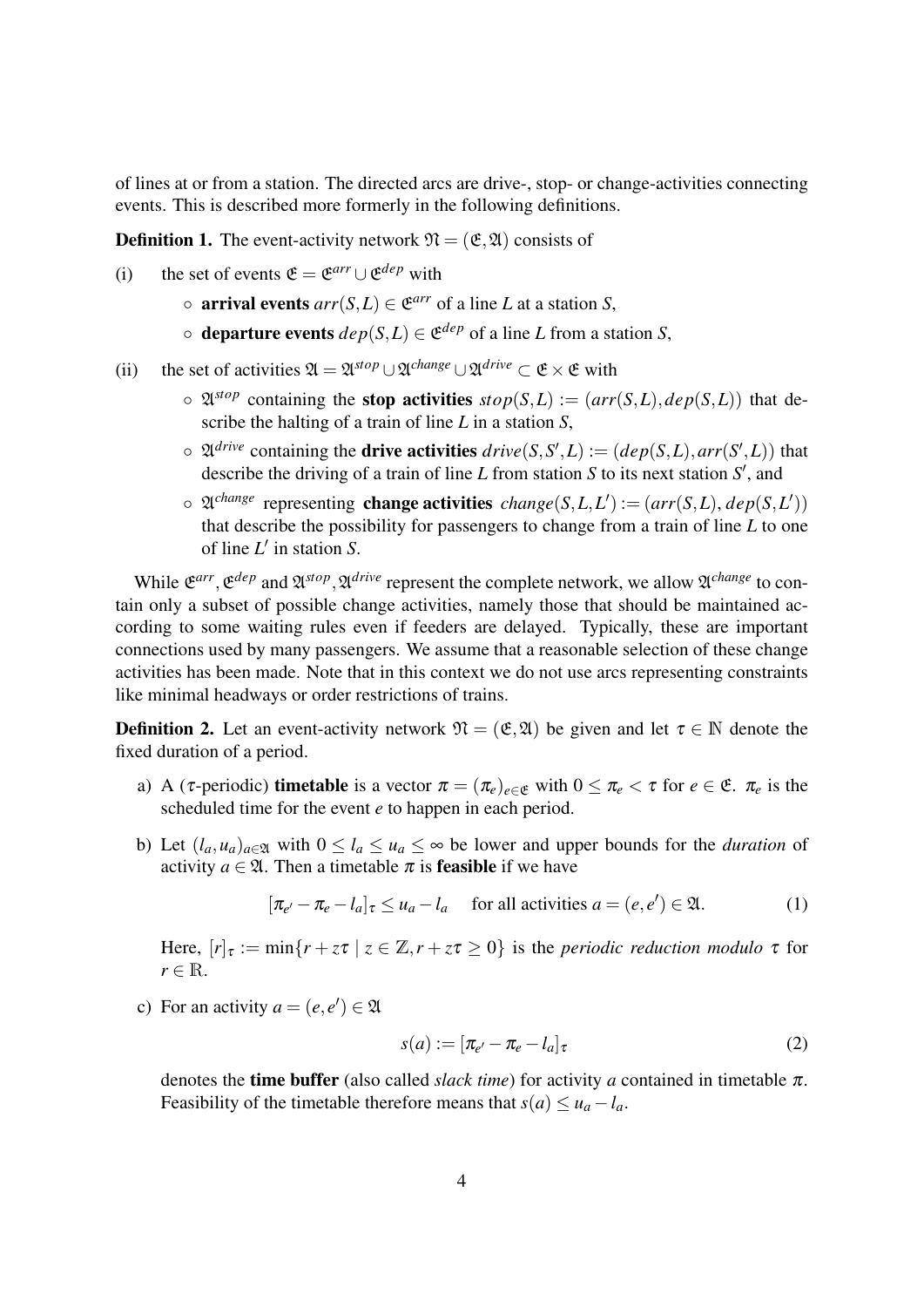According to the periodic timetable  $\pi$ , each event  $e \in \mathfrak{E}$  takes place at times  $z\tau + \pi_e$ ,  $z =$  $..., -1, 0, 1, ...$  It is sometimes helpful to look at the time-expanded or 'rolled-out' network in which each such occurrence of *e* is an individual copy  $e^{(z)} = (e, z)$  of event *e*. Then there is also an individual copy  $a^{(z)} = (a, z)$  of activity *a* that connects a copy  $(e', z')$  of  $e'$  to  $e^{(z)}$ . Note that here the period  $z'$  of the corresponding starting event may be different from  $z$ , e.g. the drive activity  $a^{(z)}$  may start with a departure in some period  $z'$  and arrive in a later period *z*. We agree to connect the individual activity to the scheduled period of its terminal event, hence  $(a, z) = ((e', z'), (e, z)).$ 

# 3 Delays and Their Propagation

While the scheduled traffic is strictly periodic, source delays are typically caused by individual disturbances in each period. We now connect source delays to activities and determine the propagated delays observed at events.

Activity  $a = (e', e) \in \mathfrak{A}$  has a minimal duration  $l_a$  and is subject to a random *source delay*  $D_z(a)$  in the *z*-th period of its operation. The  $(D_z(a))_{z \in \mathbb{Z}}$  are assumed to be independent, identically distributed (i.i.d) random variables with a cdf  $F_a$  on  $[0, \infty)$ . This means that we have  $P(D_z(a) \le t) = F_a(t), t \ge 0$ . Then the activity *a* in the *z*-th period actually needs the random time  $l_a + D_z(a)$ , i.e. the source delay describes the excess over the minimal duration. We assume that the delay distributions  $F_a$  for all  $a \in \mathfrak{A}$  are given as input.

We then want to calculate the distribution of the secondary delays  $X_z(e)$  that we see on events  $e \in \mathfrak{E}$ .  $X_{\mathfrak{z}}(e)$  is the difference of the scheduled time  $z\tau + \pi_e$  for that event in the *z*th period and its actual time of occurrence. Note that we do not allow 'earliness', hence  $X_z(e) \geq 0$ . It will turn out that the  $X_z(e), z \in \mathbb{Z}$ , are either i.i.d. with a common cdf  $F_e$  or that they will converge with a limiting cdf *Fe*.

Next we define the mechanisms of delay propagation. Let  $a_0 = (e_0, e) \in \mathfrak{A}$  be an activity with a source delay  $D_z(a_0)$  during the *z*-th period and a buffer time  $s(a_0)$ . E.g. assume that  $a_0$  is a stop activity that connects the arrival  $e_0$  of some line  $L_0$  at station *S* to its departure *e* and that this train has some technical problems during its stop in the *z*-th period causing an additional delay  $D_z(a_0)$ . The timetable schedules the departure *e* such the time between arrival and departure is  $l(a_0) + s(a_0)$ , making  $s(a_0)$  a buffer time. Let  $X_{z_0}(e_0)$  be the propagated delay at its arrival, see Figure 1.

line 
$$
L_0
$$
  $L_0$   $L_0$   $L_0$   $L_1$   $L_1$   $L_2$   $L_3$   $L_4$   $L_5$   $L_6$   $L_1$   $L_2$   $L_3$   $L_4$   $L_5$   $L_6$   $L_7$   $L_8$   $L_9$   $L_9$   $L_9$   $L_1$   $L_2$   $L_3$   $L_4$   $L_5$   $L_6$   $L_7$   $L_8$   $L_9$   $L_9$   $L_9$   $L_9$   $L_9$   $L_9$   $L_9$   $L_9$   $L_9$   $L_9$   $L_9$   $L_9$   $L_9$   $L_9$   $L_9$   $L_9$   $L_9$   $L_9$   $L_9$   $L_9$   $L_9$   $L_9$   $L_9$   $L_9$   $L_9$   $L_9$   $L_9$   $L_9$   $L_9$   $L_9$   $L_9$   $L_9$   $L_9$   $L_9$   $L_9$   $L_9$   $L_9$   $L_9$   $L_9$   $L_9$   $L_9$   $L_9$   $L_9$   $L_9$   $L_9$   $L_9$   $L_9$   $L_9$   $L_9$   $L_9$   $L_9$   $L_9$   $L_9$   $L_9$   $L_9$   $L_9$   $L_9$   $L_9$   $L_9$   $L_9$   $L_9$   $L_9$   $L_9$   $L_9$   $L_9$   $L_$ 

Figure 1: A delay  $D_z(a_0)$  may add to the arrival delay  $X_{z_0}(e_0)$  during activity  $a_0$ ,  $s(a_0)$  is the buffer time from the timetable

As we do not allow departure ahead of schedule, we have for the propagated delay of the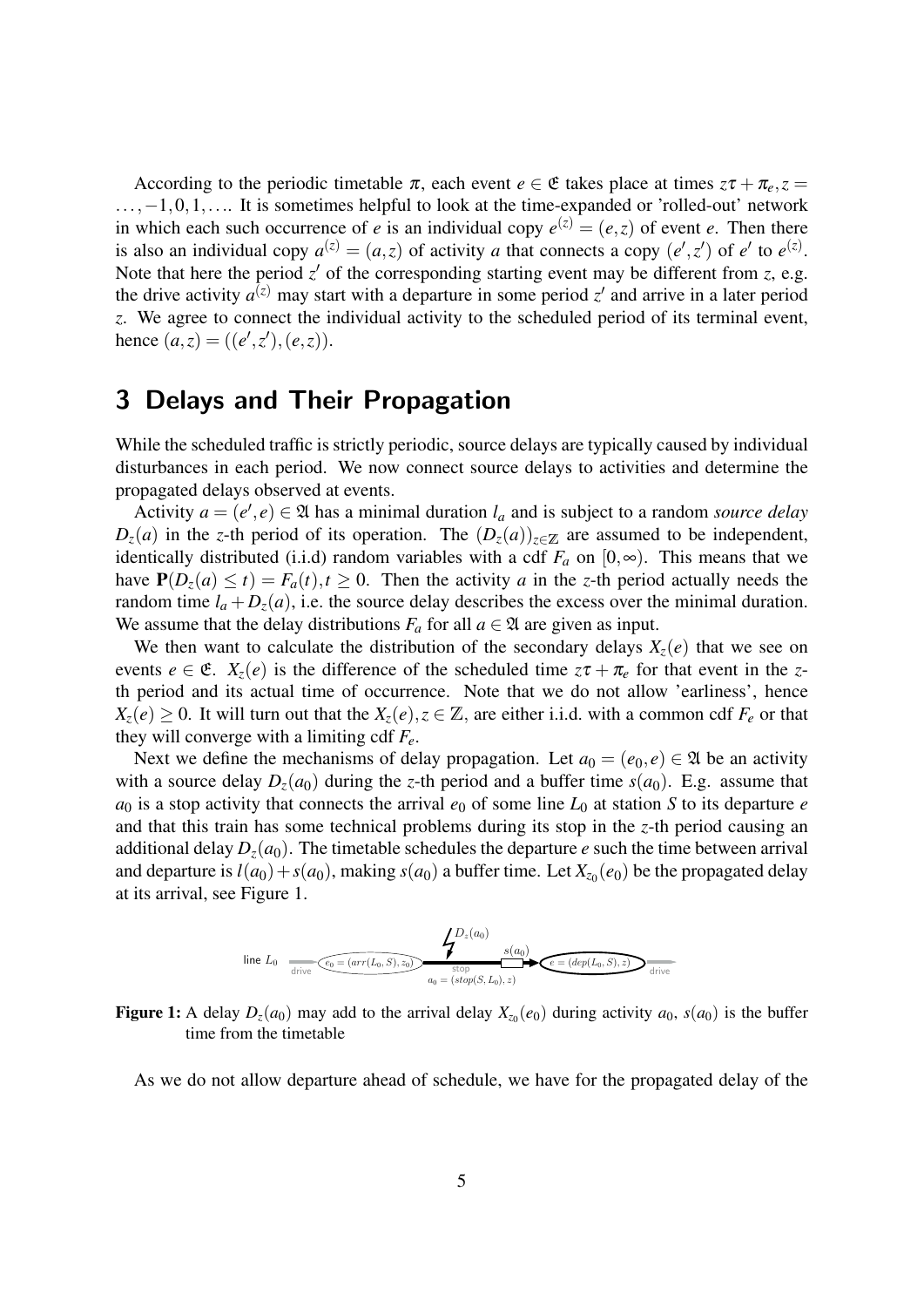

**Figure 2:** The departure event *e* has to wait for the end of all incoming activities  $a_0, \ldots, a_k$ . Here, the white rectangles indicate the buffer times  $s(a_0), \ldots, s(a_k)$ 

departure

$$
X_z(e) = propdel(a_0, z) := [X_{z_0}(e_0) + D_z(a_0) - s(a_0)]^+
$$
\n(3)

where  $[x]^+$  = max $\{x, 0\}$ . The same formula may be applied to a drive or change activity to determine the delay at its terminal event given the delay at its starting event. Now assume that there are several activities  $a_0, a_1, \ldots, a_k$  all terminating at event *e*, i.e.  $a_l = (e_l, e), l = 0, \ldots, k$ for suitable events  $e_0, \ldots, e_k$ . E.g. assume that *e* is the departure of a train,  $a_0$  is its halting activity and  $a_1, \ldots, a_k$  are change activities from *k* feeder trains our train has to wait for as indicated in Figure 2. Given the individual propagated delays  $X_{z_l}(e_l)$ ,  $l = 0, \ldots, k$ , of the starting nodes of all these activities, we see that the terminating event *e* in period *z* takes place after all these activities are finished, i.e.

$$
X_z(e) = \max\{propdel(a_l, z_l) | l = 0, 1, ..., k\}
$$
  
= max {[X<sub>z\_l</sub>(e\_l) + D<sub>z</sub>(a\_l) - s(a\_l)]<sup>+</sup> | l = 0, 1, ..., k} (4)

Dropping the explicit reference to the period, we may say that if event *e* has to wait for *k* activities  $a_i = (e_i, e), i = 0, \dots, k$ , then the actual delay of *e* will become the maximum of all  $propdel(a_i), i = 0, \ldots, k.$ 

In this case, a departure would wait for all feeder trains no matter how much they are delayed. In practice, there is a *waiting time rule* that states a train should not wait longer than κ time units for its (delayed) feeders,  $0 \le \kappa \le \infty$ . Here, the extreme cases  $\kappa = 0$  and  $\kappa = \infty$ are the 'no-wait' case and the 'all-wait' case. Again dropping the explicit period number, the propagated delay of *e* will then be

$$
X(e) = \max\Big\{ \text{propled}(a_0), \max\big\{ \text{propled}(a_i) \mid i = 1,\ldots,k, \text{propled}(a_i) \leq \kappa \big\} \Big\}. \tag{5}
$$

Equation (5) is the general equation for delay propagation in EANs, given here for random variables. Formulation (5) assumes that the delays of the feeders are known to the connecting trains such that  $\text{propled}(a_i) \leq \kappa$  can be decided *before* the earliest time of departure  $propled(a<sub>0</sub>)$ .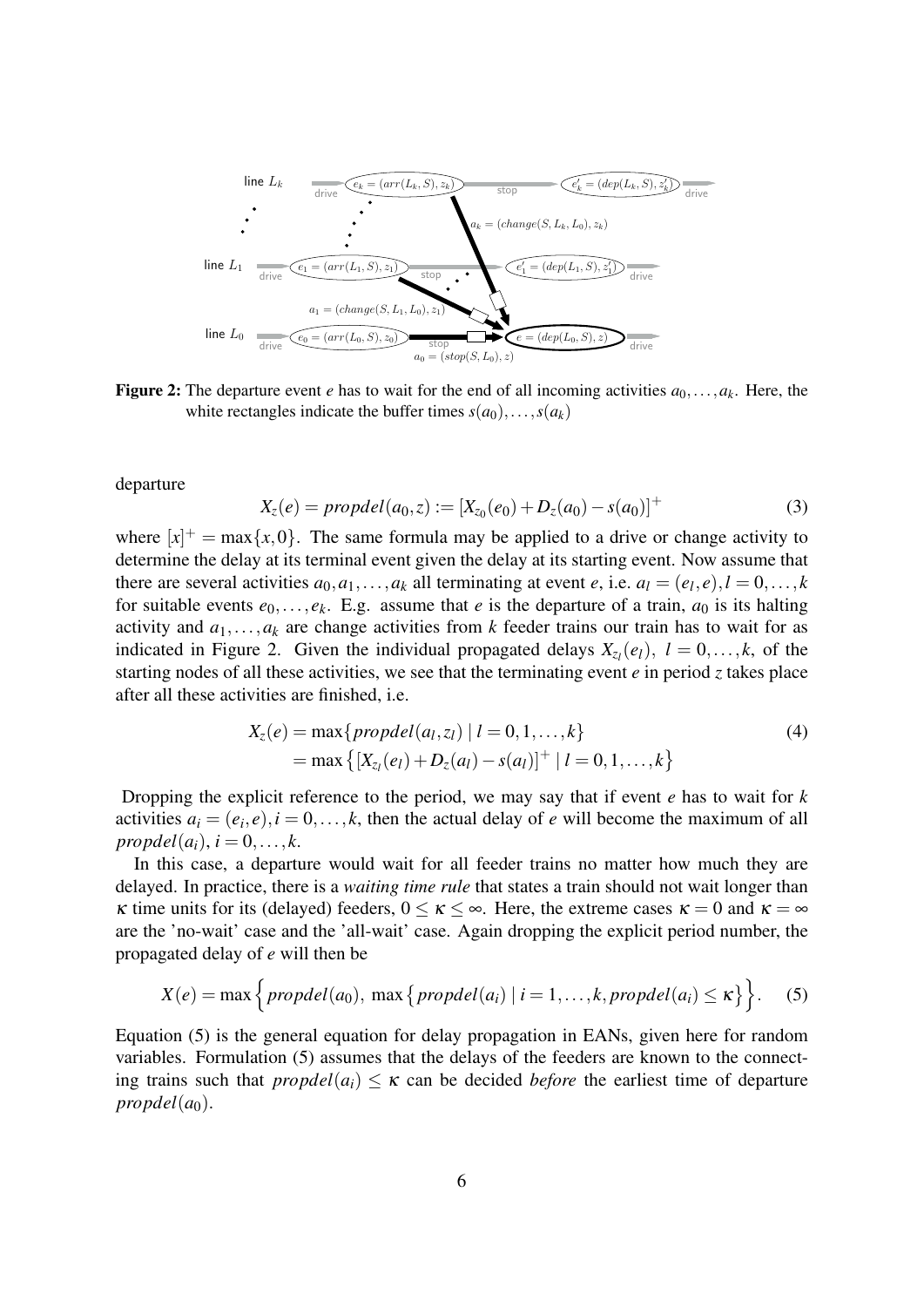The next step is to derive an algorithm that calculates the distribution of the *X*(*e*) given the distribution of  $D(a)$  and the  $X(e_i)$  along Equation (5).

In (5), four operations are needed to determine  $X(e)$ : we have to add values, take their maximum, cut off negative values and find the max of values  $\leq \kappa$ . If we assume, that the delays interacting in (5) are independent, then these operations have simple counterparts on the level of distributions as is shown in Theorem 3 below. We therefore make the following assumption

**Independent Delays** For each event  $e \in \mathfrak{E}$ , all periods  $z \in \mathbb{Z}$  and all activities  $(a_l, z)$  $((e_l, z_l), (e, z)), l = 1, \ldots, k$  terminating in  $(e, z)$  the following holds: the delays  $X_{z_1}(e_1),...,X_k(e_k),D_z(a_1),...,D_z(a_k)$  are independent.

If we restrict  $D_z(a)$  to the typical small source delay originating from local disturbances, then it is reasonable that they are independent. Independence of propagated delays, however, may be violated. E.g., if a delayed feeder train *A* propagates its delay to trains  $B_1$  and  $B_2$  at a station *S* and if  $B_1$ ,  $B_2$  have a common station  $S'$  later on, then their delays there will not be independent as they both may carry delay from the common source *A*. However, in real networks such change configurations will be maintained probably only if stations *S* and *S'* are far apart. In this case, at least under the stability conditions we impose later, the common part of the delay from *A* will have vanished for  $B_1$  and  $B_2$  with a high probability. Meester and Muns (2007) discussed this issue and Büker and Seybold (2012) conclude from their experiments, that the error made by assuming independence is negligible. This is supported by our own results we show in Section 6 below.

The next Theorem gives the appropriate operations to calculate propagated delays under INDEPENDENT DELAYS.

**Theorem 3.** Let  $X_1, \ldots, X_k$  be independent random variables with cdfs  $F_1, \ldots, F_k$ .

- a)  $Y := X_1 + X_2$  has cdf  $F_Y(t) := F_1 * F_2(t) := \int_0^\infty F_1(t x) F_2(dx), \quad t \ge 0.$
- b)  $Y := \max\{X_1, \ldots, X_k\}$  has cdf  $F_Y(t) := \prod_{l=1}^k F_l(t), \quad t \ge 0.$
- c)  $Y := [X_1 s]^+$  for some  $s \ge 0$ , has cdf  $F_Y(t) := F_1(t + s)$ ,  $t \ge 0$ .
- d)  $Y := \max\{X_l | X_l \le \kappa, l = 1, ..., k\}$  for some  $0 \le \kappa \le \infty$  has cdf  $F_Y(t) := \prod_{l}^k$  $\binom{k}{l=1} (1 - F_l(\kappa) + F_l(\min\{t, \kappa\}))$ ,  $t \ge 0$ .

**Proof**: a) - c) are standard results. For d), we have for  $t \ge 0$ 

$$
\mathbf{P}\big(\max\{X_l \mid X_l \leq \kappa, l = 1, ..., k\} \leq t\big) = \mathbf{P}\big(\max\{1_{[X_l \leq \kappa]} \cdot X_l \mid l = 1, ..., k\} \leq t\big) \n= \prod_{l=1}^k \mathbf{P}\big(1_{[X_l \leq \kappa]} \cdot X_l \leq t\big) = \prod_{l=1}^k \big(\mathbf{P}(X_l \leq \kappa, X_l \leq t) + \mathbf{P}(X_l > \kappa)\big) \n= \prod_{l=1}^k \big(F_l(\min\{t, \kappa\}) + 1 - F_l(\kappa)\big)
$$

To be able to calculate the cdfs of propagated delays, we therefore have to find distributions on which we can perform the operations from Theorem 3 efficiently.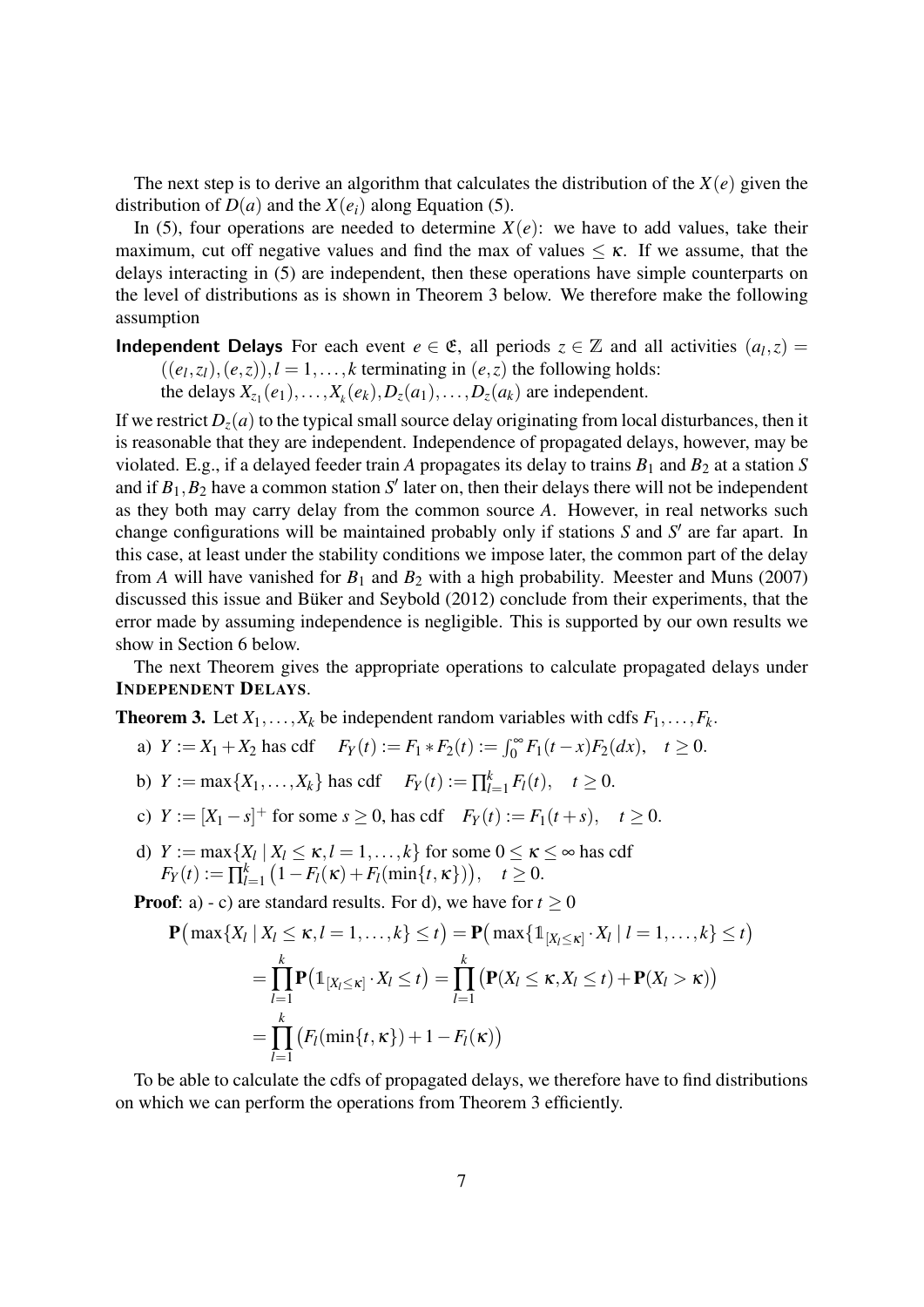## 4 Closed Families of Distributions

We assume that all source delay distributions come from a single parametric family of distributions that has to fulfill certain conditions. First, it must be possible to fit distributions from that family to empirical source delay data. Secondly, there must be a simple way to obtain the results of operations as in Theorem 3 with adequate accuracy within that family.

In Thummler et al (2005), an efficient way is given to fit a *Hyper-Erlang distribution* with a limited number of branches and stages to given data using a program called G-FIT. Different to that case, our empirical data may have a positive weight on 0, i.e. with a positive probability trains may be on time. This can be included into the (continuous) Hyper-Erlang distribution by adding just another branch to the distributions and adapting G-FIT accordingly (see Kirchhoff (2015) for details). We denote the family of Hyper-Erlang distributions extended in this way by *HypErl*<sup>∗</sup> .

Though *HypErl*<sup>\*</sup> fulfills the first condition, it is not closed under the operations required in Theorem 3. A class of distributions that has this closure property is the much larger family *ThetaExp* of cdfs *F* that can be written as *theta-exponential polynomials*, i.e. as

$$
F(t) = \sum_{i=1}^n \mathbb{1}_{\left[\vartheta_i, \infty\right)}(t) a_i (t - \vartheta_i)^{k_i} e^{-\lambda_i (t - \vartheta_i)}, \quad t \ge 0,
$$

for some  $\vartheta_i \geq 0, a_i \in \mathbb{R}, \lambda_i \geq 0$  and  $k_i \in \mathbb{N}_0$  for  $i = 1, \ldots, n$  and  $n \in \mathbb{N}$ . The family *ThetaExp* was introduced in Trogemann and Gente (1997). We may embed *HypErl*<sup>∗</sup> into *ThetaExp*, so that *ThetaExp* seems to fulfill all requirements.

But, as was pointed out in Trogemann and Gente (1997), though operations like convolution and multiplication may be carried out within the family *ThetaExp*, resulting parameters get too complex and numerical problems may occur. We therefore use a hybrid technique to compute the convolution and products of delay distributions.

Essentially, we use the family *HypErl*<sup>∗</sup> for the delay distributions, starting with the source cdfs  $F_a$ ,  $a \in \mathfrak{A}$ , which are assumed to be from  $HypErl^*$ . Each time a convolution or multiplication results in  $F \in \text{ThetaExp - HypErl}^*$ , we approximate *F* by  $\hat{F} \in HypErl^*$ . The approximation is based on the first three moments of  $F$  as described in Thümmler et al (2005), Johnson (1993) and Johnson and Taaffe (1989).

More precisely, if we have to calculate the distribution  $F_0 := F_1 * F_2$  of the sum  $X_1 + X_2$ with  $F_1, F_2 \in HypErl^*$ , we take the first three moments of  $X_1 + X_2$  and then determine the approximation  $\hat{F}_0 \in HypErl^*$  according to these moments. Similarly, if we have to find  $F_0 :=$  $F_1 \cdot F_2$  for  $F_1, F_2 \in HypErl^*$ , we first use the *ThetaExp* family to find the precise solution  $F_0 \in \text{ThetaExp}$  and then replace it by its approximation  $\hat{F_0} \in \text{HypErl}^*$ , again based on the first three moments which are also easy to determine for elements of *ThetaExp*. The approximation error can be estimated using methods from Meester and Muns (2007).

In this way, we are able to systematically determine the distribution for all events  $e \in \mathfrak{E}$  if we can sort the events topologically, i.e. such that we are able to visit all predecessors of *e* in (5) before we visit *e* itself. This is the case if the following condition holds: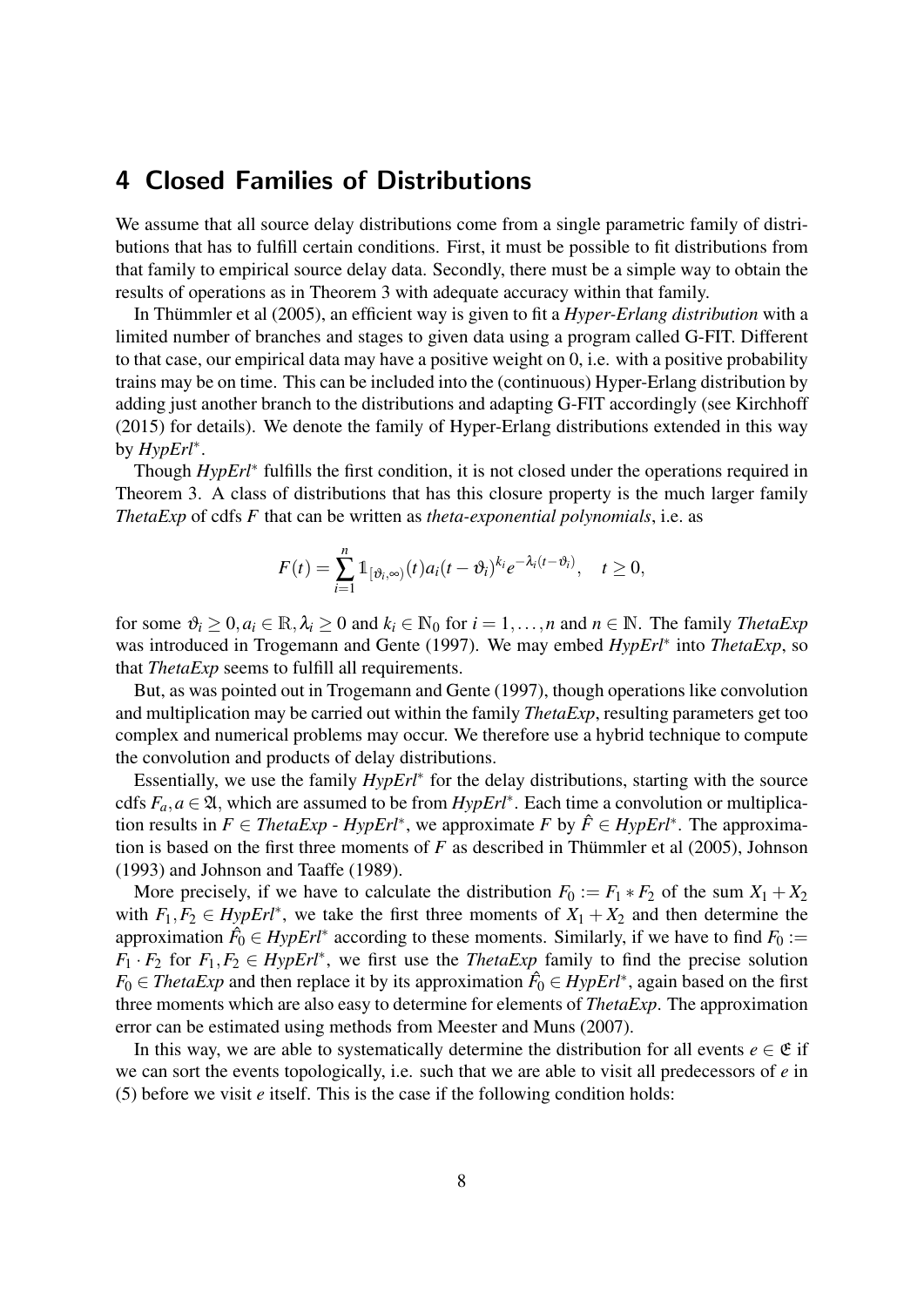No-Cycle The EAN contains no directed cycles.

As we assumed the source delays  $D_z(a), z \in \mathbb{Z}$ , to be i.i.d., it then follows from an inductive argument that for all events  $e \in \mathfrak{E}$  the propagated delays  $X_z(e), z \in \mathbb{Z}$ , will also be i.i.d with a common distribution function  $F_e$  that can be determined as described above.

However, different from condition INDEPENDENT DELAYS, condition NO CYCLE will not hold in most real networks as the change activities even if only maintained at a few important stations will lead to highly connected parts of the network.

## 5 Networks with Cycles

A subset of events  $\mathfrak{E}' \subset \mathfrak{E}$  of the EAN is said to form a *strongly connected component* (component for short) if for each pair  $e, e' \in \mathfrak{E}'$  there is a path of activities leading from *e* to *e'* and a path leading from *e'* to *e*. Then in particular, *e*, *e'* lie in a directed cycle. Within a strongly connected component of the network, we therefore cannot determine the delay distributions of all predecessors *e<sup>i</sup>* of an event *e* before we visit *e* itself.

Any EAN can be split into a number of distinct strongly connected components  $\mathfrak{E}_1,\ldots,\mathfrak{E}_m$ . These components can be topologically ordered, i.e. we may assume that we visit component  $\mathfrak{E}_l$  after we have visited all components  $\mathfrak{E}_{l_1}, \ldots, \mathfrak{E}_{l_k}$  from which arcs (activities) lead into the present component  $\mathfrak{E}_l$ . In particular, we may assume that the distribution of all delays that may be propagated from the outside into  $\mathfrak{E}_l$  have been determined before we start to examine  $\mathfrak{E}_l$ .

We fix an event  $e \in \mathfrak{E}_l$  and want to determine the cdf  $F_e$  of its propagated delays. We assume that all delay distributions entering from outside the connected component have been determined already, so that we have i.i.d. delays on these arcs with a known distribution. These have been determined either by the method described in Section 3 or by the iterative method to be described now.

The iteration simulates the delay propagation within a cycle during the operation, starting with undelayed trains. In each iteration  $n = 1, 2, \ldots$ , an event *e* gets a delay  $\Gamma_n(a_i)$  propagated from a predecessor event  $e_i$  in the EAN along activity  $a_i = (e_i, e)$  as in (3), the only difference is that here for the predecessor  $e_i$  the delay  $Y_{n-1}(e_i)$  is taken from the iteration before, as *e* may not have been visited yet in the present iteration. Therefore  $propled(a<sub>i</sub>)$  is replaced by

$$
\Gamma_n(a_i) := [Y_{n-1}(e_i) + D_n(a_i) - s(a_i)]^+
$$
\n(6)

here  $D_n(a_i)$ ,  $n = 1, 2, \ldots$ , are assumed to be i.i.d. with source delay cdf  $F_{a_i}$  and  $s(a_i)$  is the time buffer on activity  $a_i$  as before. Now assume that the event  $e$  is the terminal event of activity  $a_0 = (e_0, e)$  and that in addition, exactly the activities  $a_i = (e_i, e), i = 1, \dots, k$ , may propagate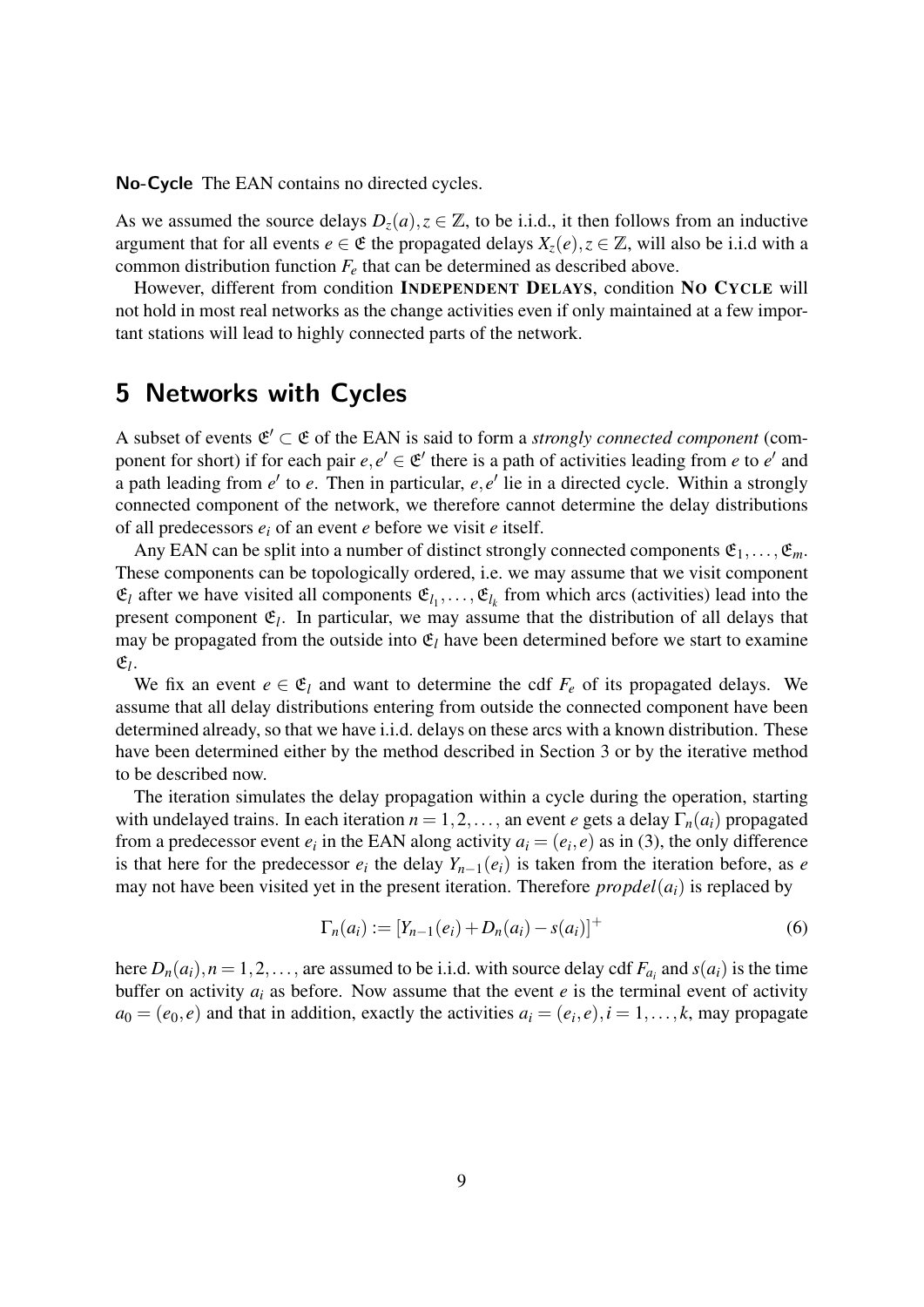delays to *e*, see Figure 2. Then we define similar to (5)

$$
Y_n(e) := \max \left\{ \Gamma_n(a_0), \min\{\kappa, \max\{\Gamma_n(a_i) \mid i = 1, ..., k\}\} \right\}
$$
  
= max  $\left\{ [Y_{n-1}(e_0) + D_n(a_0) - s(a_0)]^+, \right\}$   
min  $\left\{ \kappa, \max\{ [Y_{n-1}(e_i) + D_n(a_i) - s(a_i)]^+ \mid i = 1, ..., k \} \right\}$ ,  
for  $n \ge 1$  and  $Y_0(e') := 0$  for all  $e' \in \mathfrak{E}$ . (7)

Here  $\kappa \in [0, \infty]$  is the time limit from the waiting time rule applied. In contrast to (5) we use a slightly different interpretation of  $\kappa$ : a train waits for its delayed feeder up to  $\kappa$  time units after its scheduled departure time. In (5), it was assumed that the train knows the delays of its feeders in advance and only waits for those that will arrive within the  $\kappa$  time limit. In a technical argument below, we have to assume the simpler waiting time rule contained in (7) as it preserves monotonicity.

As the operations in (7) are the same as in (5) we may use the operations of Theorem 3 to determine a cdf  $F_{e,n}(t) := \mathbf{P}(Y_n(e) \le t)$  from the cdfs  $F_{e_i,n-1}$  of its predecessors from the last iteration, starting with  $F_{e_i,0}(t) \equiv 1, t \ge 0$ , for all  $i = 0, 1, \ldots, k$ .

We are now going to show that the cdfs  $F_{e,n}(t)$  determined in this way have a limit for  $n \to \infty$ for all  $e \in \mathfrak{E}_l$ .

Theorem 4. Assume that the strongly connected components of the EAN are visited in a topological order and that for all activities *a* the delays  $(D_n(a))_{n>1}$  are i.i.d.. If (7) holds for all events *e* of the present component  $\mathfrak{E}_l$  for some  $\kappa = \kappa(e) \in [0, \infty]$ , then

$$
\mathbf{P}(Y_n(e) \le t) \le \mathbf{P}(Y_{n-1}(e) \le t) \quad \text{ for all } n \ge 1, e \in \mathfrak{E}_l. \tag{8}
$$

The *Proof* of this Theorem is given in the Appendix.

Theorem 4 shows that  $n \to F_{e,n}(t)$  is monotonically decreasing for all  $t \geq 0$  and therefore  $F_{e,\infty}(t) := \lim_{n \to \infty} F_{e,n}(t)$  must exist. It may happen though, that the limit is not a proper distribution but has  $\lim_{t\to\infty} F_{e,\infty}(t) < 1$  which means that with a positive probability, delays  $Y_n(e)$ may grow to infinity during the iterations. The following Theorem gives conditions under which  $\limsup_{n\to\infty} Y_n(e) < \infty$  with probability one. Together with Theorem 4 this guarantees a stable operation: the delay distributions converge to a proper distribution and we may use  $F_e := F_{e, \infty}$  as the long-run distribution of event *e*.

Theorem 5 separates a single cycle from the present strongly connected component that contains the event *e* and analyses the long-run behaviour of delays within this cycle. Let this cycle consist of *k* events denoted by  $e_1, e_2, \ldots, e_k$  and activities  $a_1, \ldots, a_k$  as shown in Figure 3.

As this cycle is part of the EAN, at each event  $e_i$ , there may be additional delays summed up as  $C(e_i)$  propagated from the outside. These may be delays from outside of the present connected component or from the component but from outside the present cycle.

In the separate cycle  $e_1, \ldots, e_k$  as depicted in Figure 3, we may simplify (7) to

$$
Y_n(e_i) = \max\{C_n(e_i), [Y_{n-1}(e_{i-1}) + D_n(a_{i-1}) - s(a_{i-1})]^+\}, \quad i = 1, \dots, k
$$
 (9)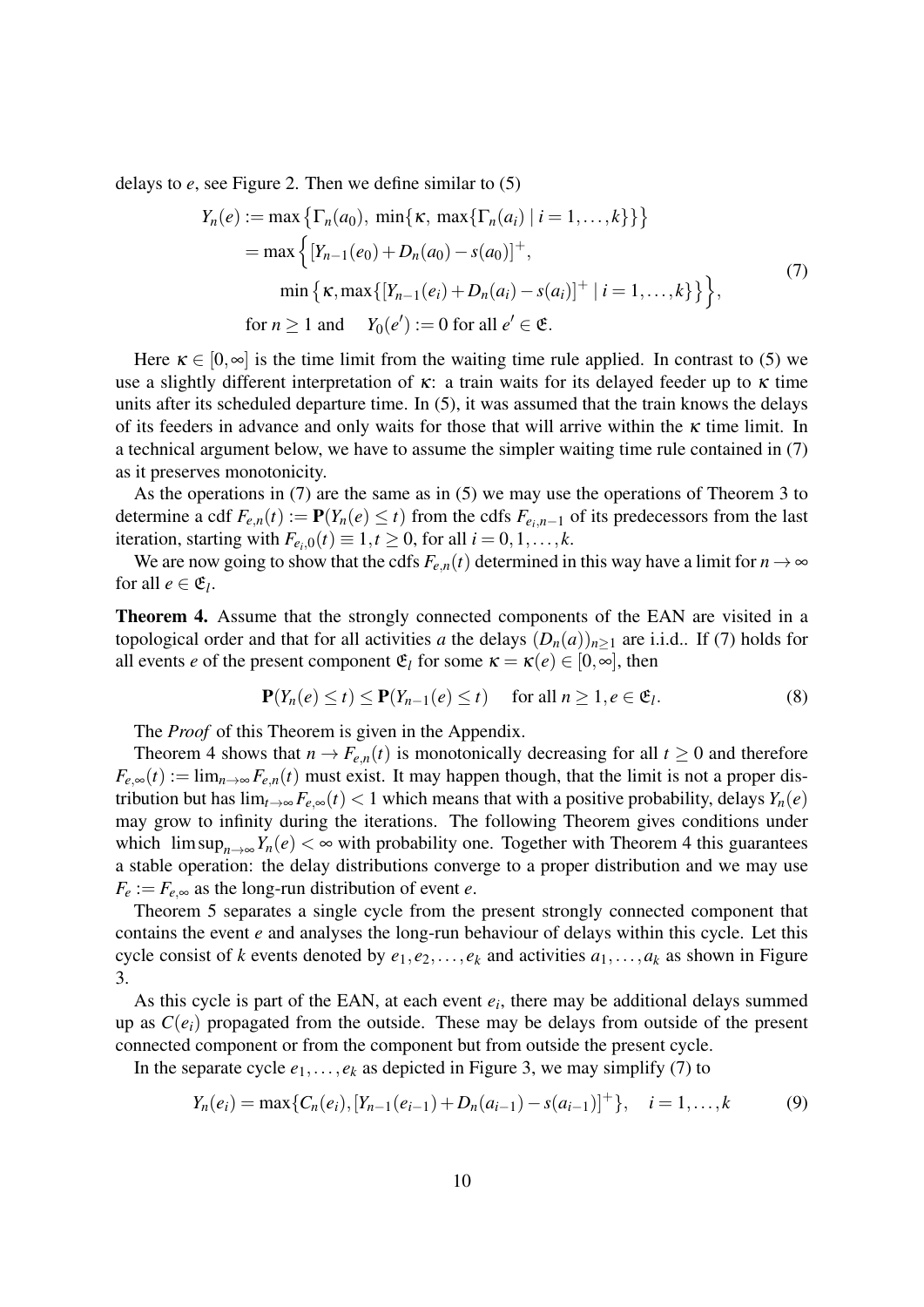

Figure 3: A cycle within a connected component with events  $e_1, \ldots, e_k$  and *k* activities. Each activity *a*<sub>*i*</sub> has a delay  $D_n(a_i)$  and a time buffer  $s(a_i)$ .  $C_n(e_1), \ldots, C_n(e_k)$  are delays propagated from outside the cycle

with starting values  $Y_0(e_i) \equiv 0$  and  $C_0(e_i) \equiv 0$  for  $i = 1, \ldots, k$ . Here,  $e_{i-1}$  and  $a_{i-1}$  have to be interpreted in a cyclic fashion, e.g.  $e_{1-1} = e_k$ .

The next Theorem states that these delays  $Y_n(e_i)$  are bounded with probability one if the sum of the buffers in the cycle is larger than the sum of the expected source delays and if the propagated delays from outside the cycle are bounded.

**Theorem 5.** Assume as before that the delays  $(D_n(a_i))_{n>1}$  are i.i.d. for all activities in the cycle  $e_1, \ldots, e_k$  and that the following two conditions hold

Balanced Cycle: *k*  $\sum_{i=1}$  $ED_n(a_i)$  < *k*  $\sum_{i=1}$  $s(a_i)$  and

**Bounded Propagation:** For each  $e_i$  there is a  $\kappa(e_i) < \infty$  such that

 $C_n(e_i) \leq \kappa(e_i)$  for all *n* with probability one.

Then  $\mathbf{P}(\limsup_{n\to\infty}Y_n(e_i)<\infty)=1$  for all  $i=1,\ldots,k$ .

The quite technical *Proof* of this Theorem is given in the Appendix, it uses a similarity to queues as considered in Loynes (1962).

Note that we are considering here only one cycle of the present connected component. If we apply a waiting time rule with a finite  $\kappa$  (which may depend on the event) and if **BALANCED** CYCLE holds for *all* cycles of the component, then all delays in the component must stabilize during the iteration and their long term cdf can be calculated from our approximation.

The practical determination of the  $F_e$  within a connected component  $\mathfrak{E}_l$  is as follows: in the *n*-th iteration we run through *all* events  $e \in \mathfrak{E}_l$  updating  $F_{e,n}$  from the  $F_{e',n-1}, e' \in \mathfrak{E}_l$ . We stop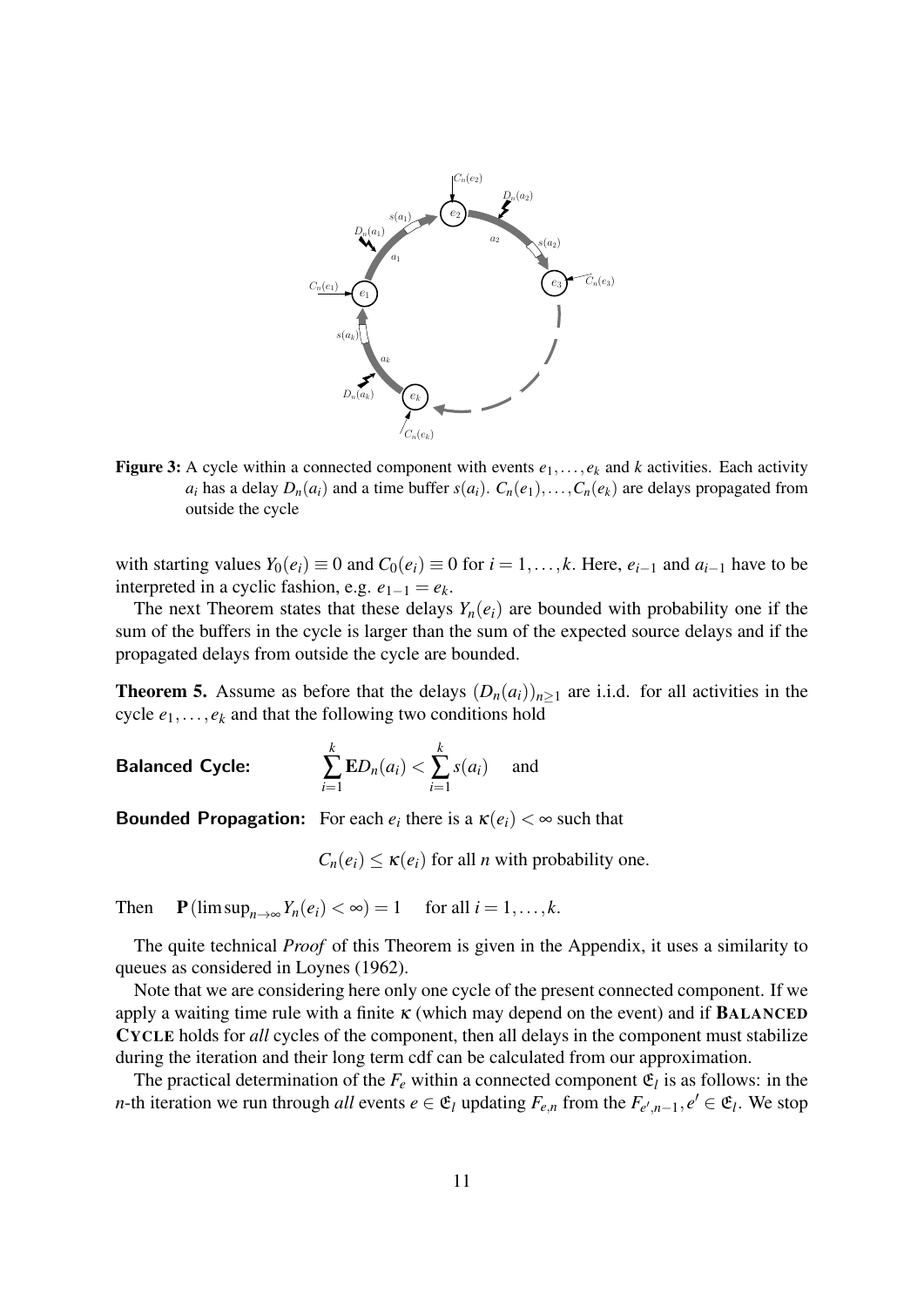the iterations as soon as the difference  $|F_{e,n} - F_{e,n-1}|$  falls below a given  $\varepsilon$ . Theorem 4 and 5 guarantee that this situation will occur and the practical experiments in the next Section show that the error we make seems negligible.

# 6 Experimental Results

We tested the results from our analytical approach against a Monte Carlo simulation. As an example network we used a simplified version of the Dutch Intercity network as described in Meester and Muns (2007), see Figure 4. We split the original four lines with two directions each into eight one-directional lines.

#### 6.1 Network without Cycles

With the timetable and connections as given in Meester and Muns (2007), this network is cycle-free. In a first test set we therefore calculated the cdf  $F_e$  for each arrival event  $e =$  $arr(L, S)$  using the delay propagation (5) and the corresponding operations on cdfs as given in Theorem 3. As source delays on the tracks we chose Hyper-Erlang distributions with two branches and parameters adapted to those given in Meester and Muns (2007). Here we used  $\kappa = \infty$  in (5), i.e. trains wait indefinitely long for their feeders.

For comparison we used an discrete event stochastic simulation based on the same EAN of the network that was used for the theoretical calculation. The source delays were drawn from the same Hyper-Erlang distributions that were used for the analytical model. In order to have reliable values for the comparison, we continued the simulation as long as the width of the 95%-confidence interval of the mean was more than 1% of its estimated value, resulting in more than 40 000 observations for each station on each line.

We compared the theoretical cdfs from our analytical approach to the empirical cdfs from the simulated values. In Figure 5 are two examples, the upper one shows almost complete agreement of the two cdfs whereas the lower one is one of the worst we have seen and has some deviation for small values. It is the station Amersfoort on line 5 where the approximation of the large probability of punctuality  $(F_e(0) \approx 0.38)$  was difficult for the theoretical approach.

In Figure 6 the empirical and theoretical quantiles of the delays are compared for all arrivals along two lines, the (abbreviated) stations are given on the x-axis. The boxplots show the simulated values, the lines give the lower and upper 25% quantile (dashed) and the median (dotted) from the analytically determined cdfs. Again, there is an excellent agreement between the two approaches.

#### 6.2 Network with cycles

As the example network does not contain any cycles in the EAN, we added some more connections to be kept in stations 2,5,8 and 7. The EAN now has six directed cycles consisting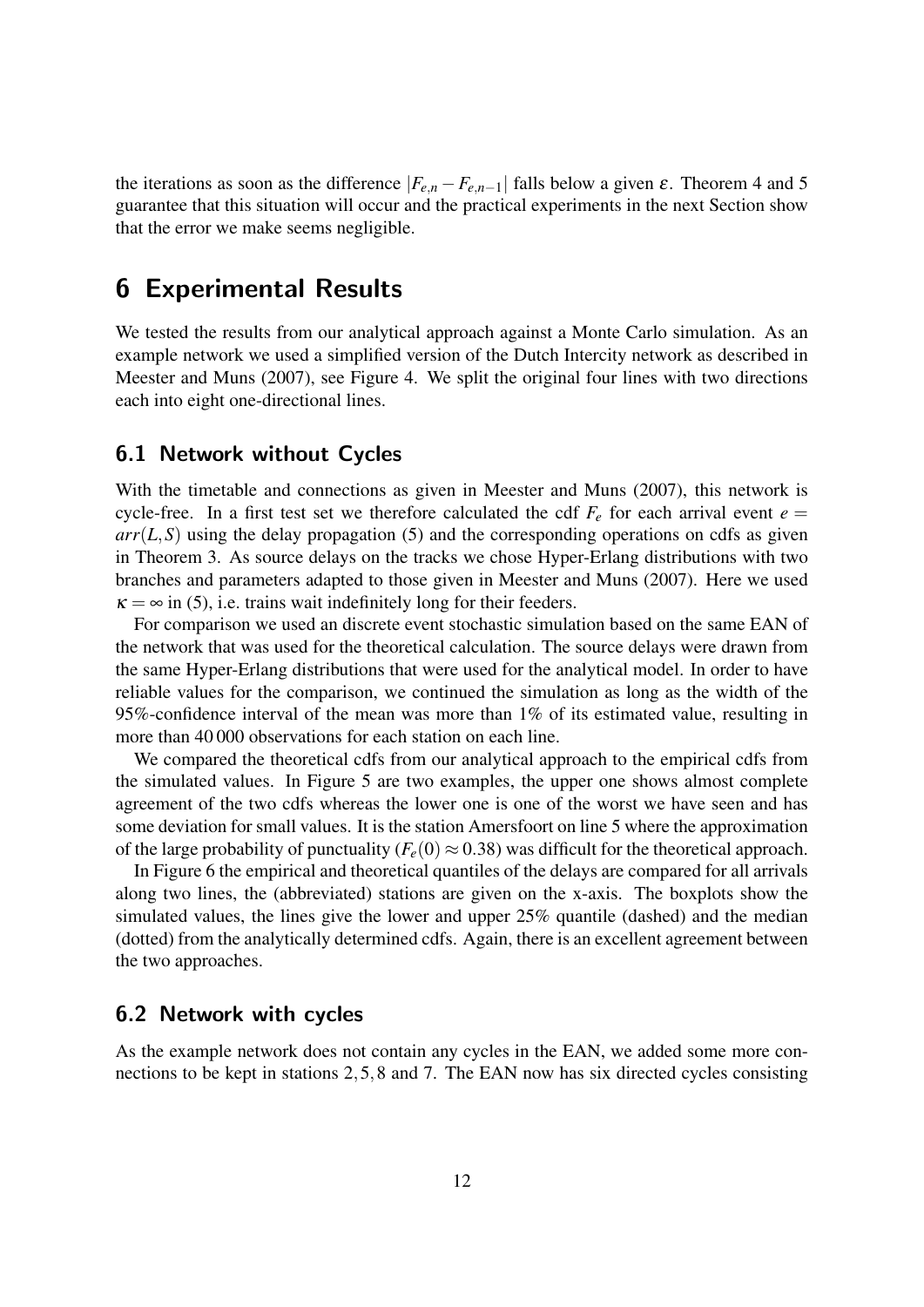of the stations  $2 \rightarrow 4 \rightarrow 5 \rightarrow 2$ ,  $4 \rightarrow 7 \rightarrow 8 \rightarrow 5 \rightarrow 4$ , and  $2 \rightarrow 4 \rightarrow 7 \rightarrow 8 \rightarrow 5 \rightarrow 2$ , each in both directions, the first two are indicated in Figure 4.

In each of these cycles we have to ensure the condition BALANCED CYCLE. In the timetable taken from Meester and Muns (2007) the cycle  $2 \rightarrow 4 \rightarrow 5 \rightarrow 2$  e.g. contains time buffers that sum up to 18 minutes, our source delay distributions in that cycle have means that sum up to 11.50 such that  $11.50 - 18 = -6.5 < 0$  as required. As we also have to guarantee **BOUNDED PROPAGATION, we have to choose a finite waiting time limit,**  $\kappa := 20$  **minutes in** our case, which is large compared to the expected delays.

Figure 7 shows the simulation boxplots and the theoretical quantiles for the lines 3 and 5 as in Figure 6, this time with the artificial cycles. Again we have a remarkable agreement between the two approaches.

To demonstrate the impact of the cycles on the delays, Figure 8 shows a direct comparison of the average arrival delays with and without cycles. Shown is line 6 that runs right through the cycles and is therefore affected most. In the presence of cycles, average delays are higher in particular near the end of the line (station Utrecht) as was to be expected. Again an excellent agreement between the averages of the simulated delays and the expectations of the theoretical cdfs can be observed.

# 7 Conclusion

We have presented an analytical way to determine the cdfs of propagated delays in a railway network that may contain cycles. Within cycles we can show the convergence of an iterative approximation of the long-run equilibrium distribution provided the buffers in each cycle are larger than the expected delays and propagations from outside are limited. The comparison with simulated values shows a high accuracy of the results.

As most other authors we assume here that all delays 'meeting' at some station are independent. Also, we were not yet able to include delay propagation caused by minimal headways into our model. These restrictions will be the topic of our future research.

# 8 Appendix

#### 8.1 Proof of Theorem 2

For non-negative valued random variables *X*,*Y* we say that *X* is stochastically smaller than *Y*  $(X \preceq Y)$  if

$$
\mathbf{P}(Y \le t) \le \mathbf{P}(X \le t), \quad t \ge 0.
$$

We need the following Lemma, for a proof see e.g. Shaked and Shantikumar (1994), Theorem 1.A.3.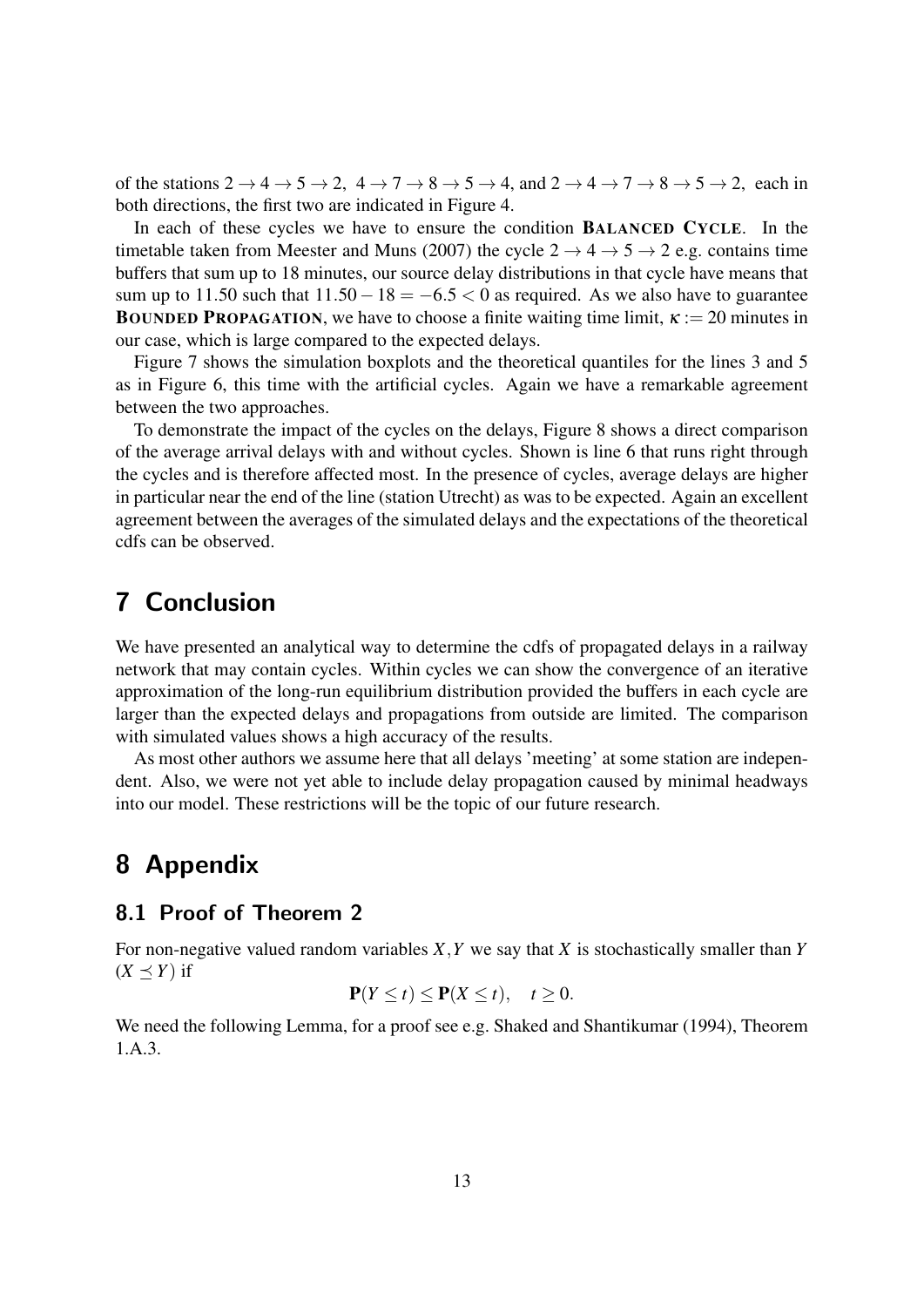**Lemma 6.** Let  $U_i$ ,  $V_i$  be real valued random variables with  $U_i \leq V_i$ ,  $i = 1, 2$ . Assume that  $U_1, U_2$  as well as  $V_1, V_2$  are independent. Then the following holds:

 $\min\{U_1, U_2\} \prec \min\{V_1, V_2\}, \max\{U_1, U_2\} \prec \max\{V_1, V_2\}, \text{ and } U_1 + U_2 \prec V_1 + V_2.$ 

Note that this holds in particular if  $U_1 \leq V_1$  and  $U_2$ ,  $V_2$  are identically distributed or  $U_2 = V_2 = \kappa$ for some  $\kappa \in [0, \infty]$ .

Theorem 4 claims that  $n \mapsto P(Y_n(e) \le t)$  is decreasing for all  $t \ge 0$  and all *e* in the present component.

*Proof. of Theorem 4* We use induction on  $n \ge 1$ . For  $n = 1$  we have  $Y_0(e) \equiv 0$  for all *e* and hence  $P(Y_1(e) \le t) \le 1 = P(Y_0(e) \le t)$  for all  $t \ge 0$  and for all events *e* of the present component.

Now assume that (8) holds for all  $n' \le n$  and we want to show it for  $n + 1$ . Let  $e_0, e_1, \ldots, e_k$ be the predecessor events of  $e$  from  $(7)$ . Then  $e_i$  is either from the present component or from outside. If  $a_i = (e_i, e)$  is an arc entering from outside, then the delays  $(Y_i(e_i))_{i \geq 1}$  are i.i.d. with a distribution determined before the present component was entered, hence we have

$$
\mathbf{P}(Y_n(e_i)\leq t)=\mathbf{P}(Y_{n-1}(e_i)\leq t),\quad t\geq 0\quad\text{ and }\quad Y_{n-1}(e_i)\leq Y_n(e_i).
$$

If, however,  $e_i$  lies *in* the present component, then  $Y_{n-1}(e_i) \preceq Y_n(e_i)$  follows from the induction hypotheses. As the source delays  $(D_n(a_i)_{n>1}$  are assumed to be i.i.d.,  $\Lambda_n(a_i) := D_n(a_i) - s(a_i)$ are i.i.d. and therefore stochastically increasing and independent of  $Y_{n-1}(e_i)$ . Hence we may apply Lemma 6 to conclude that for  $i = 0, 1, \ldots, k$ 

$$
\mathbf{P}(\Gamma_{n+1}(a_i) \le t) = \mathbf{P}([Y_n(e_i) + D_{n+1}(a_i) - s(a_i)]^+ \le t)
$$
  
=  $\mathbf{P}(\max\{0, Y_n(e_i) + D_{n+1}(a_i) - s(a_i)\} \le t) = \mathbf{P}(Y_n(e_i) + D_{n+1}(a_i) - s(a_i) \le t)$   
 $\le \mathbf{P}(Y_{n-1}(e_i) + D_n(a_i) - s(a_i) \le t) = \mathbf{P}([Y_{n-1}(e_i) + D_n(a_i) - s(a_i)]^+ \le t)$   
=  $\mathbf{P}(\Gamma_n(a_i) \le t).$ 

From our general condition **INDEPENDENT DELAYS** we see that  $\Gamma_n(a_0), \ldots, \Gamma_n(a_k)$  are independent for all  $n \geq 1$ . By a repeated application of Lemma 6 we now obtain

$$
\mathbf{P}(Y_{n+1}(e) \le t) = \mathbf{P}(\max \{ \Gamma_{n+1}(a_0), \min \{ \kappa, \max \{ \Gamma_{n+1}(a_i) \mid i = 1, ..., k \} \} \} \le t)
$$
  
\n
$$
\le \mathbf{P}(\max \{ \Gamma_n(a_0), \min \{ \kappa, \max \{ \Gamma_n(a_i) \mid i = 1, ..., k \} \} \} \le t)
$$
  
\n
$$
= \mathbf{P}(Y_n(e) \le t).
$$

Note that here we need the modified waiting rule to show with Lemma 6 that

$$
\min\{\kappa, \max\{\Gamma_n(a_i) \mid i=1,\ldots,k\}\}\leq \min\{\kappa, \max\{\Gamma_{n+1}(a_i) \mid i=1,\ldots,k\}\}\ \quad \Box
$$

 $\Box$ 

14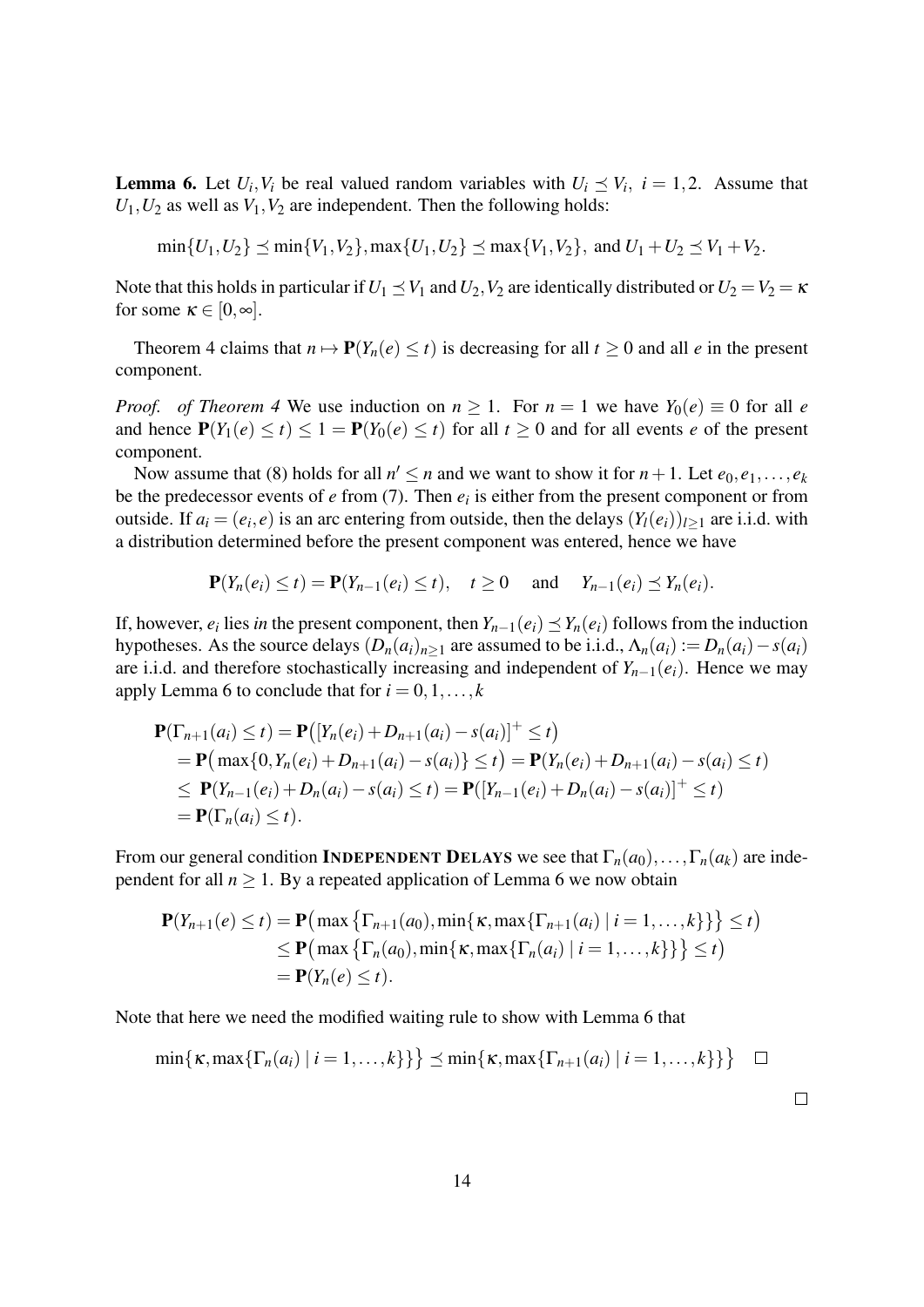### 8.2 Proof of Theorem 5

As we assume that  $C_n(e_i) \ge 0$  for all *n* and all  $i = 1, \ldots, k$ , we may drop the  $[\cdot]^+$  in equation (9) and simply write

$$
Y_n(e_i) = \max\{C_n(e_i), Y_{n-1}(e_{i-1}) + D_n(a_{i-1}) - s(a_{i-1})\}, \quad i = 1, ..., k.
$$
 (10)

The next Theorem resolves the recursion (9) resp. (10) into a form from which we can derive the bounds.

**Theorem 7.** Let (9) hold, then for all  $1 \le i \le k$  and all  $n \ge 1$ 

$$
Y_n(e_i) = \max_{m=0,\dots,n} \left\{ C_{n-m}(e_{i-m}) + \sum_{l=1}^m \left( D_{n+1-l}(a_{i-l}) - s(a_{i-l}) \right) \right\}
$$
(11)

where  $e_{i-m}$  and  $a_{i-1}$  are to be interpreted in a cyclic fashion, i.e.  $e_{i-m}$  is the event *m* steps backward from *e<sup>i</sup>* in the cycle, see Figure 3.

*Proof.* Let  $\Lambda_n(a_i) := D_n(a_i) - s(a_i)$ . For  $n = 1$  we have from (9) as  $Y_0 \equiv 0$  and  $C_n \ge 0$ 

$$
Y_1(e_i) = \max\{C_1(e_i), Y_0(e_{i-1}) + \Lambda_1(a_{i-1})\} = \max\{C_1(e_i), \Lambda_1(a_{i-1})\}
$$

which fulfills (11) for  $n = 1$ . Now assume (11) has been shown for *n*, then

$$
Y_{n+1}(e_i) = \max\{C_{n+1}(e_i), Y_n(e_{i-1}) + \Lambda_{n+1}(a_{i-1})\}
$$
  
\n
$$
= \max\left\{C_{n+1}(e_i), \max_{m=0,\dots,n}\left\{C_{n-m}(e_{i-1-m}) + \sum_{l=1}^m \Lambda_{n+1-l}(a_{i-1-l})\right\} + \Lambda_{n+1}(a_{i-1})\right\}
$$
  
\n
$$
= \max\left\{C_{n+1}(e_{i-0}), \max_{m=0,\dots,n}\left\{C_{n+1-(m+1)}(e_{i-(m+1)})\right\} + \sum_{l=1}^m \Lambda_{n+2-(l+1)}(a_{i-(l+1)})\right\} + \Lambda_{n+2-1}(a_{i-1})\right\}
$$
  
\n
$$
= \max\left\{C_{n+1}(e_{i-0}), \max_{m=1,\dots,n+1}\left\{C_{n+1-m}(e_{i-m}) + \sum_{l=2}^m \Lambda_{n+2-l}(a_{i-l})\right\} + \Lambda_{n+2-1}(a_{i-1})\right\}
$$
  
\n
$$
= \max_{m=0,\dots,n+1}\left\{C_{n+1-m}(e_{i-m}) + \sum_{l=1}^m \Lambda_{n+2-l}(a_{i-l})\right\}
$$

With the abbreviation  $\Lambda_n(i) = D_n(i) - s(i)$  we can now simplify (11) to

$$
Y_n(e_i) = \max_{m=0,\dots,n} \left\{ C_{n-m}(e_{i-m}) + \sum_{l=1}^m \Lambda_{n+1-l}(a_{i-l}) \right\}
$$
  
= 
$$
\max_{m=0,\dots,n} \left\{ C_{n-m}(e_{i-m}) + \Lambda_{n-m+1}(a_{i-m}) + \Lambda_{n-m+2}(a_{i-(m-1)}) + \dots + \Lambda_n(a_{i-1}) \right\}
$$
 (12)

 $\Box$ 

Theorem 5 states that  $Y_n(e_i)$  is bounded in *n* for any  $e_i$  in the cycle.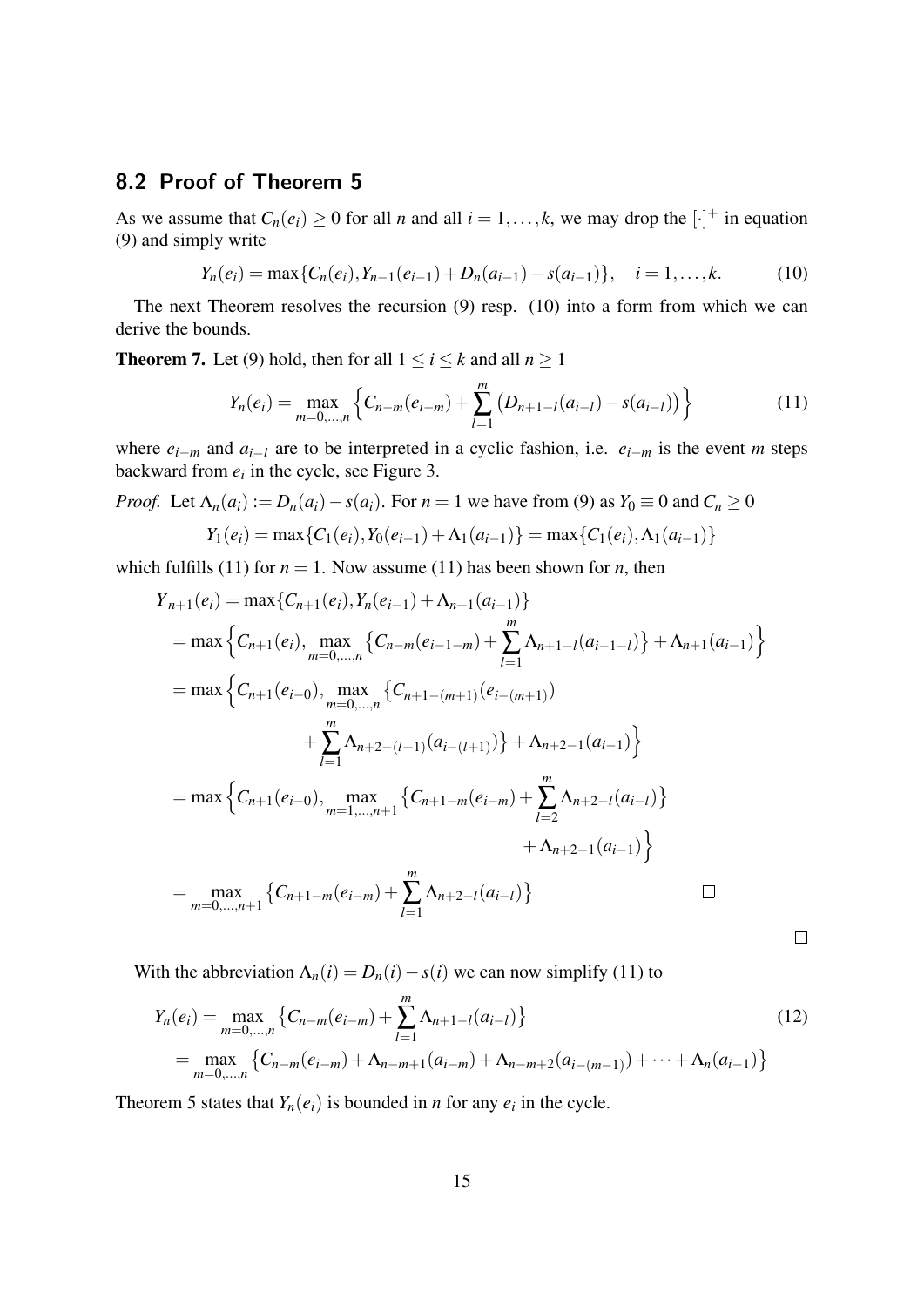*Proof. of Theorem 5*

1. From (12) we have

$$
\limsup_{n \to \infty} Y_n(e_i) = \limsup_{n \to \infty} \max_{0 \le m \le n} \left\{ C_{n-m}(e_{i-m}) + \sum_{l=1}^m \Lambda_{n+1-l}(a_{i-l}) \right\}
$$
  
\n
$$
\le \limsup_{n \to \infty} \max_{0 \le m \le n} C_{n-m}(e_{i-m}) + \limsup_{n \to \infty} \max_{0 \le m \le n} \sum_{l=1}^m \Lambda_{n+1-l}(a_{i-l})
$$

As the first term is bounded by assumption BOUNDED PROPAGATION we obtain

$$
\mathbf{P}\Big(\limsup_{n\to\infty}Y_n(e_i)<\infty\Big)\geq \mathbf{P}\Big(\limsup_{n\to\infty}\max_{0\leq m\leq n}\sum_{l=1}^m\Lambda_{n+1-l}(a_{i-l})<\infty\Big)\\ =\mathbf{P}\Big(\limsup_{n\to\infty}\max_{1\leq m\leq n}\sum_{l=1}^m\Lambda_l(a_{i-l})<\infty\Big),\tag{13}
$$

where for the last equation we concluded from  $(\Lambda_n(a_i))_{n \geq 1}$  i.i.d., that max $_{0 \leq m \leq n} \sum_{l=1}^m \Lambda_{n+1-l}(a_{i-l})$ and  $\max_{1 \leq m \leq n} \sum_{l=1}^{m} \Lambda_l(a_{i-l})$  have the same distribution. 2. Thus the Theorem is proven if we can show that

$$
\mathbf{P}\Big(\limsup_{n\to\infty}\max_{1\leq m\leq n}\sum_{l=1}^{m}\Lambda_l(a_{i-l})<\infty\Big)=1\tag{14}
$$

for any  $i = 1, ..., k$ . Note that for  $m \geq k$  the sum  $\sum_{l=1}^{m} \Lambda_l(a_{i-l})$  contains complete cycles of events 1,2,..., *k* plus a possibly incomplete cycle at the end. As the  $\Lambda_n(a_i)$ ,  $n = 1, 2, \ldots$  on each activity are i.i.d., so are these cycles. Their long term behaviour is therefore given by the law of large numbers.

To make this more formal we write  $(m)_k$  for the remainder of  $m/k$  such that  $m = \lfloor \frac{m}{k} \rfloor$  $\frac{m}{k}$ <sup> $\rfloor$ </sup> $k +$  $(m)_k$ . Let  $K_v(i) := \sum_{l=1}^k \Lambda_{v \cdot k+l}(a_{i-l})$  denote the  $v + 1$ -st complete cycle. Then we have

$$
\sum_{l=1}^{m} \Lambda_{l}(a_{i-l}) = \sum_{v=0}^{\lfloor \frac{m}{k} \rfloor - 1} \sum_{l=1}^{k} \Lambda_{v \cdot k + l}(a_{i-(vk+l)}) + \sum_{l=1}^{(m)_{k}} \Lambda_{\lfloor \frac{m}{k} \rfloor \cdot k + l}(a_{i-(\lfloor \frac{m}{k} \rfloor \cdot k + l}))
$$
\n
$$
= \sum_{v=0}^{\lfloor \frac{m}{k} \rfloor - 1} \sum_{l=1}^{k} \Lambda_{v \cdot k + l}(a_{i-l}) + \sum_{l=1}^{(m)_{k}} \Lambda_{\lfloor \frac{m}{k} \rfloor \cdot k + l}(a_{i-l})
$$
\n
$$
= \sum_{v=0}^{\lfloor \frac{m}{k} \rfloor - 1} K_{v}(i) + \sum_{l=1}^{(m)_{k}} \Lambda_{\lfloor \frac{m}{k} \rfloor \cdot k + l}(a_{i-l}).
$$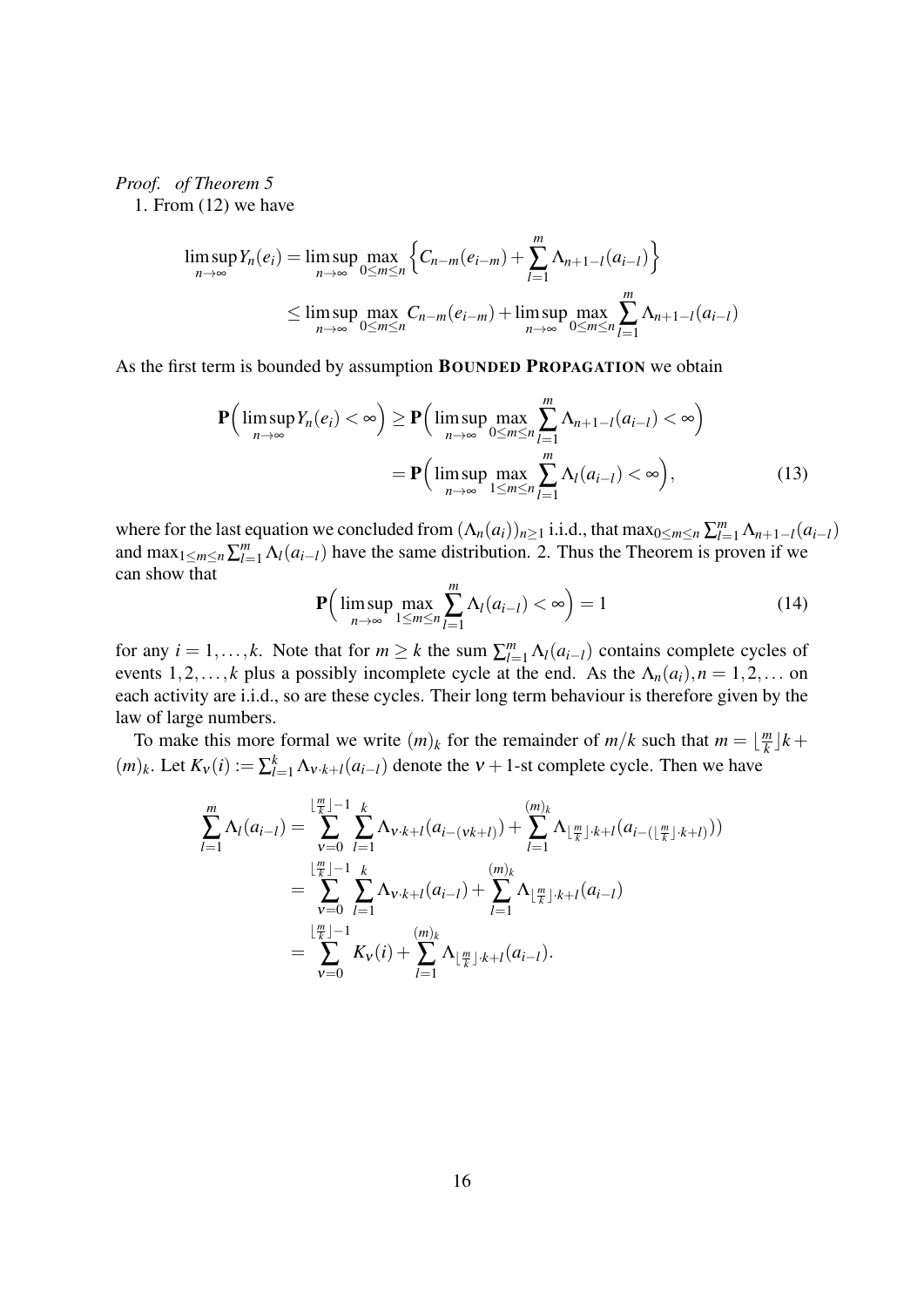For any fixed  $N \in \mathbb{N}$  we have

$$
\limsup_{n \to \infty} \max_{1 \le m \le n} \sum_{l=1}^{m} \Lambda_{l}(a_{i-l}) \le \limsup_{n \to \infty} \max_{1 \le m \le n} \left\{ \sum_{\nu=0}^{\lfloor \frac{m}{k} \rfloor - 1} K_{\nu}(i) + \sum_{l=1}^{(m)_{k}} \Lambda_{\lfloor \frac{m}{k} \rfloor \cdot k + l}(a_{i-l}) \right\}
$$
\n
$$
\le \max_{0 \le L \le k-1} \limsup_{n \to \infty} \max_{1 \le m \le n} \left\{ \sum_{\nu=0}^{m-1} K_{\nu}(i) + \sum_{l=1}^{L} \Lambda_{mk+l}(a_{i-l}) \right\}
$$
\n
$$
\le \max_{0 \le L \le k-1} \sup_{m \ge 1} \left\{ \sum_{\nu=0}^{m-1} K_{\nu}(i) + \sum_{l=1}^{L} \Lambda_{mk+l}(a_{i-l}) \right\}
$$
\n
$$
\le \max_{0 \le L \le k-1} \sup \left\{ \sup_{1 \le m < N} \left\{ \sum_{\nu=0}^{m-1} K_{\nu}(i) + \sum_{l=1}^{L} \Lambda_{mk+l}(a_{i-l}) \right\}, \right\}
$$
\n
$$
\le \sup_{m \ge N} \left\{ \sum_{\nu=0}^{m-1} K_{\nu}(i) + \sum_{l=1}^{L} \Lambda_{mk+l}(a_{i-l}) \right\}, \right\}.
$$
\n(15)

3. In (15), the first expression is finite, therefore the Theorem is proved, if we can show, that we may find  $N \in \mathbb{N}$  such that for the second, infinite term in (15),

$$
\sup_{m \ge N} \left\{ \sum_{\nu=0}^{m-1} K_{\nu}(i) + \sum_{l=1}^{L} \Lambda_{mk+l}(a_{i-l}) \right\} \right\} < \infty
$$
\n(16)

with probability one.

4. To show this, we first apply the strong law of large numbers to the i.i.d. sequence  $K_v(i)$ . With probability one we have from assumption BALANCED CYCLE

$$
\lim_{m \to \infty} \frac{1}{m} \sum_{v=0}^{m-1} K_v(i) = \mathbf{E} K_0(i)
$$
  
= 
$$
\sum_{l=1}^{k} (\mathbf{E} D_l(a_{i-l}) - s(a_{i-l})) = \sum_{l=1}^{k} (\mathbf{E} D_1(a_l) - s(a_l)) < 0.
$$
 (17)

Hence there is  $\delta > 0$  such that with probability one the following holds: there is  $N_1 \in \mathbb{N}$  such that for all  $m \geq N_1$  we have

$$
\frac{1}{m}\sum_{v=0}^{m-1}K_v(i) < -\delta < 0.
$$
\n(18)

As the sequence  $\sum_{l=1}^{L}$  $\frac{L}{l=1} |\Lambda_{vk+l}(a_{i-l})|$  from the incomplete cycles is also i.i.d. for  $v = 0, 1, \ldots$ , and integrable, we may again conclude with the strong law of large numbers that with probability one

$$
\lim_{m \to \infty} \frac{1}{m} \sum_{v=1}^{m} \sum_{l=1}^{L} |\Lambda_{vk+l}(a_{i-l})| = \mathbf{E} \sum_{l=1}^{L} |\Lambda_l(a_{i-l})| < \infty
$$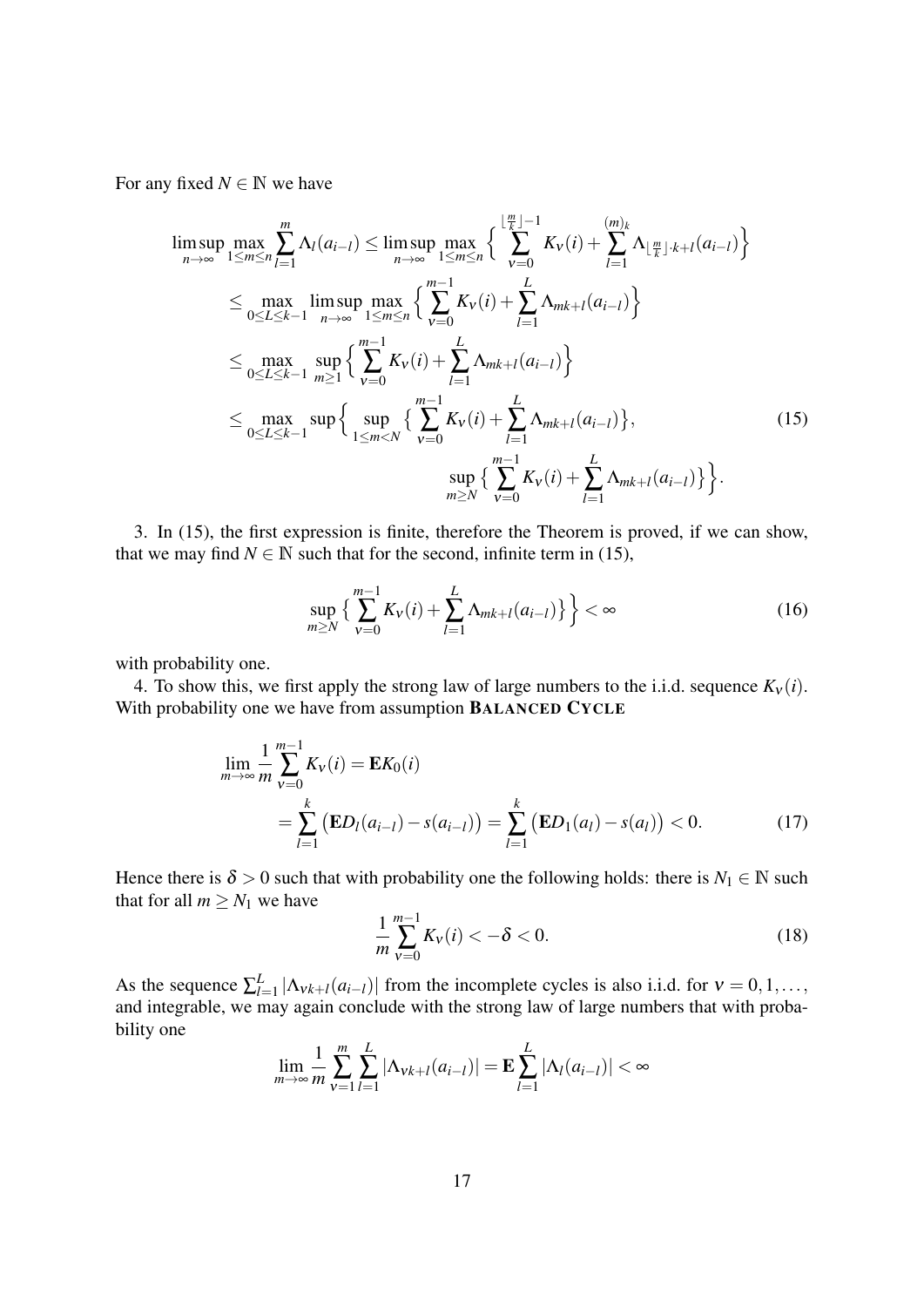for any  $L = 0, \ldots, k - 1$ . But then it follows that we must have

$$
\lim_{m \to \infty} \frac{1}{m} \sum_{l=1}^{L} |\Lambda_{mk+l}(a_{i-l})| = 0
$$

and that with probability one there is  $N_2 \in \mathbb{N}$  such that for  $m \geq N_2$ 

$$
\frac{1}{m}\sum_{l=1}^{L}|\Lambda_{mk+l}(a_{i-l})|<\delta.\tag{19}
$$

 $\Box$ 

 $\Box$ 

But then we see from (18) and (19) that for  $m \ge \max\{N_1, N_2\}$  we must have

$$
\frac{1}{m}\sum_{v=0}^{m-1}K_v(i) + \frac{1}{m}\sum_{l=1}^{L}|\Lambda_{mk+l}(a_{i-l})| < -\delta + \delta = 0
$$

from which (16) follows.

## References

- Berger A, Gebhardt A, Müller-Hannemann M, Ostrowski M (2011) Stochastic delay prediction in large train networks. Tech. rep., University Halle-Wittenberg, Institute of Computer Science
- Büker T, Seybold B (2012) Stochastic modelling of delay propagation in large networks. Journal of Rail Transport Planning & Management 2(1):34–50
- Büker, Wendler (2009) Efficient modelling of delay distribution functions. In: Proc. of the 3rd International Seminar on Railway Operations Modelling and Analysis
- Büker T (2010) Ausgewählte Aspekte der Verspätungsfortpflanzung in Netzen. PhD thesis, Rheinisch-Westfalischen Technischen Hochschule Aachen ¨
- Engelhardt-Funke O, Kolonko M (2002) Simulating delays for realistic time-table optimization. In: Operations Research Proceedings 2001, Springer, pp 9–15
- Engelhardt-Funke O, Kolonko M (2004) Analysing stability and investments in railway networks using advanced evolutionary algorithms. International Transactions in Operational Research 11:381–394
- Fuhr B (2007) Robust flight scheduling-an analytic approach to performance evaluation and optimization. Dissertation, Clausthal University of Technology, Lufthansa Airlines
- Huisman T, Boucherie RJ (2001) Running times on railway sections with heterogeneous train traffic. Transportation Research Part B: Methodological 35(3):271–292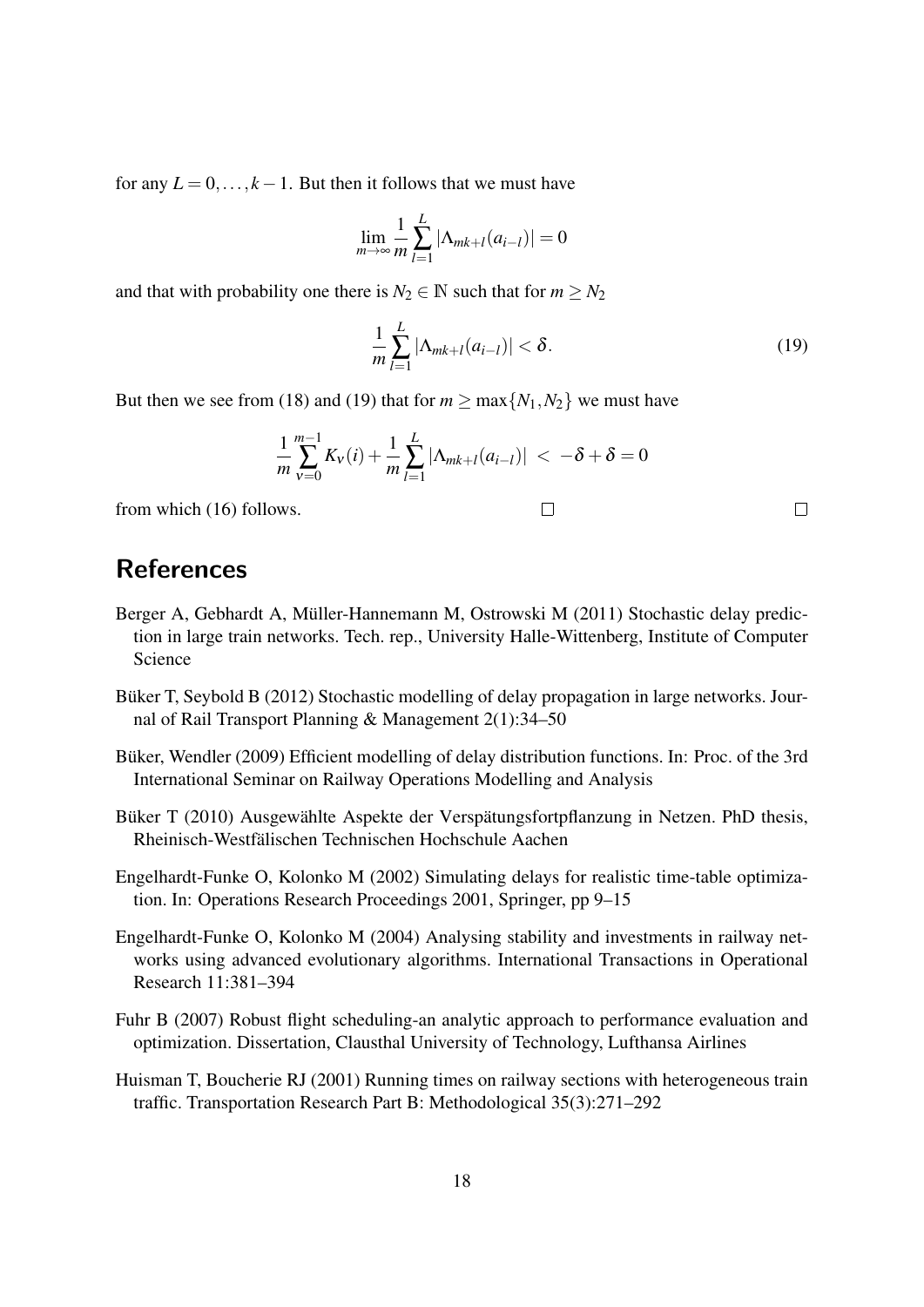- Huisman T, Boucherie RJ, Van Dijk NM (2002) A solvable queueing network model for railway networks and its validation and applications for the netherlands. European Journal of Operational Research 142(1):30–51
- Johnson MA (1993) Selecting parameters of phase distributions: Combining nonlinear programming, heuristics, and erlang distributions. ORSA Journal on Computing 5(1):69–83
- Johnson MA, Taaffe MR (1989) Matching moments to phase distributions: Mixtures of erlang distributions of common order. Stochastic Models 5(4):711–743
- Kirchhoff F (2015) Verspätungsfortpflanzung in Verkehrsnetzen, Modellierung und Berechnung mit abgeschlossenen Familien von Wahrscheinlichkeitsverteilungen. PhD thesis, University of Technology Claustal, Germany
- Kolonko M (2007) Modellierung und Simulation von Verspätungen für die Fahrplanoptimierung, presentation at "Automatic Timetable Generation colloquium", Dresden 2007
- Liebchen C, Möhring RH (2007) The modeling power of the periodic event scheduling problem: railway timetables—and beyond. In: Algorithmic methods for railway optimization, Springer, pp 3–40
- Liebchen C, Schachtebeck M, Schöbel A, Stiller S, Prigge A (2010) Computing delay-resistant railway timetables. Computers and Operations Research 37:857–868
- Loynes RM (1962) The stability of a queue with non-independent inter-arrival and service times. In: Mathematical Proceedings of the Cambridge Philosophical Society, Cambridge Univ Press, vol 58, pp 497–520
- Meester, Muns (2007) Stochastic delay propagation in railway networks and phase-type distributions. Transportation Research 41(2):218 – 230
- Nachtigall K (1998) Periodic Network Optimization and Fixed Interval Timetables. Habilitationsschrift, University of Hildesheim
- Schachtebeck M, Schöbel A (2010) To wait or not to wait and who goes first? Delay management with priority decisions. Transportation Science 44(3):307–321, DOI 10.1287/trsc.1100.0318
- Shaked M, Shantikumar JG (1994) Stochastic Orders and Their Applications. Academic Press
- Thümmler A, Buchholz P, Telek M (2005) A novel approach for fitting probability distributions to real trace data with the em algorithm. In: DSN, vol 5, pp 712–721
- Trogemann G, Gente M (1997) Performance analysis of parallel programs based on directed acyclic graphs. Acta Informatica 34(6):411–428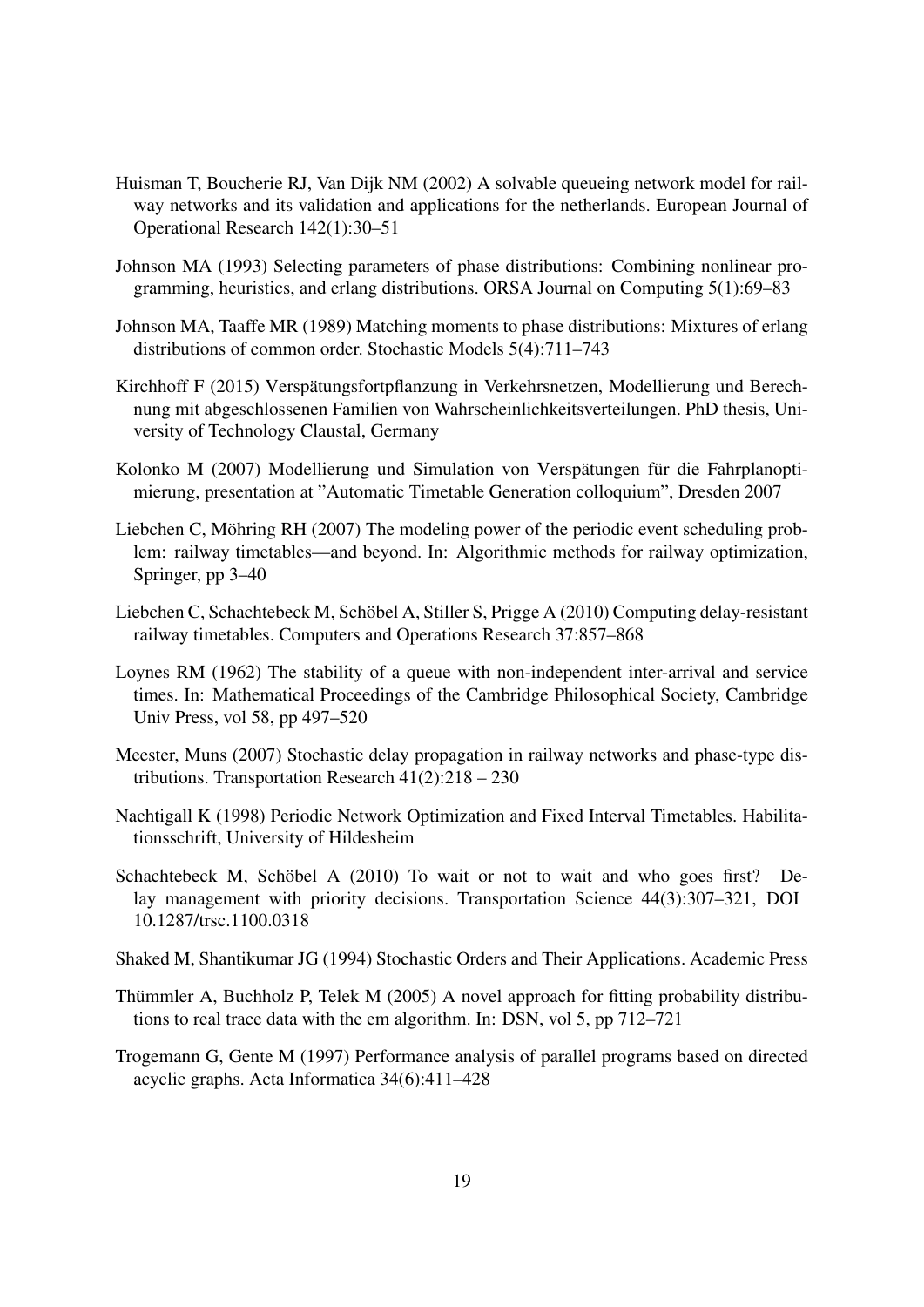

Figure 4: A simplified Dutch Intercity network, lines 1,...,8 are shown in gray, the directions of the lines are indicated by black triangles. Two of the three artificial cycles used below are indicated by dashed lines

Figure 5: A comparison of the empirical cdf "SIM (ecdf)" from simulated values and the theoretical cdf "STOC" obtained by our approach. The upper is the arrival delay of line 4 at Arnhem, the lower the arrival delay of line 5 at Amersfort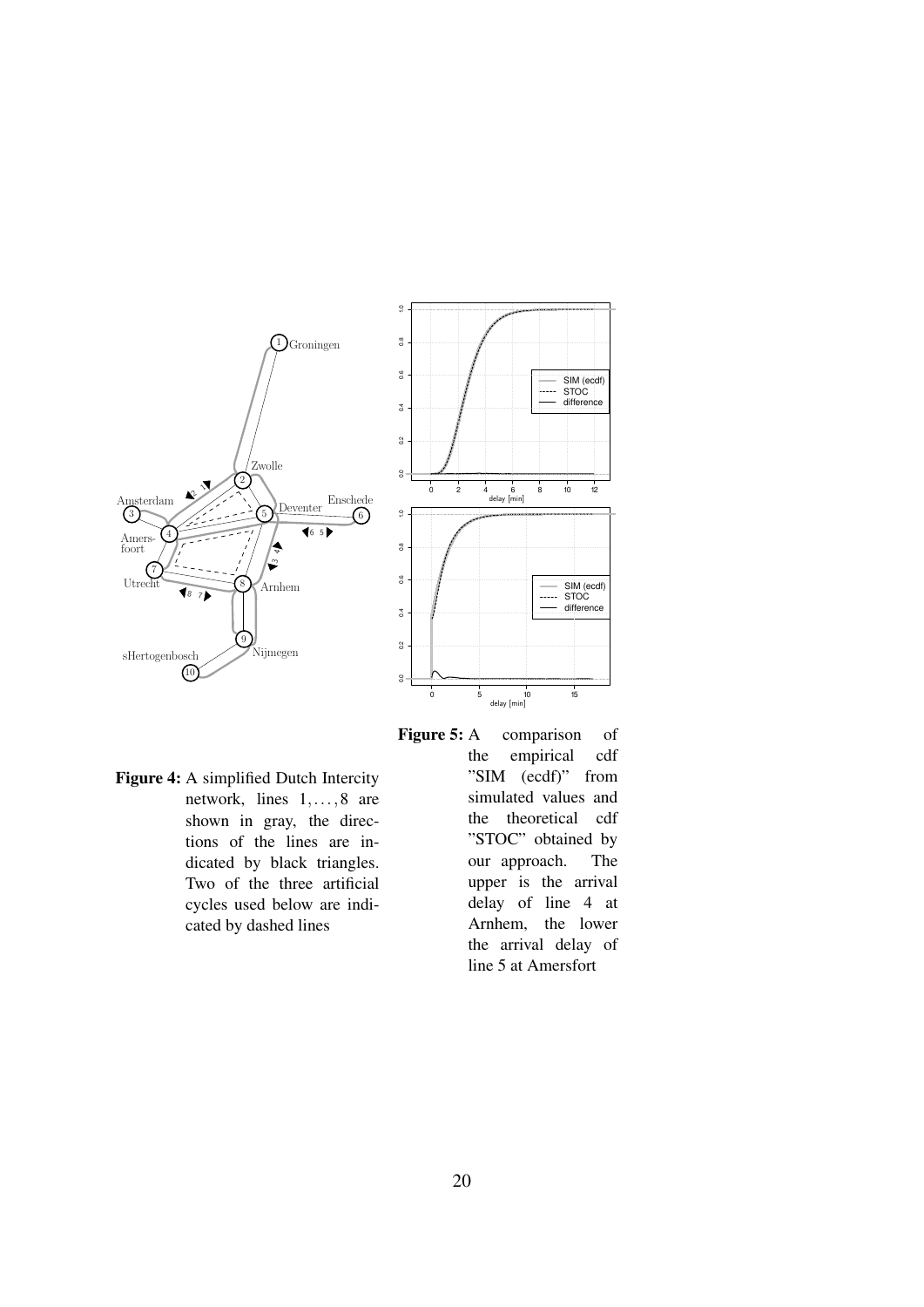

Figure 6: The boxplots summarize the simulated delays of line 3 (left) and line 5 (right). The dashed and dotted lines indicate the quantiles calculated from the theoretical cdfs  $F_e$ , dashed are lower and upper 25% quantile, the median is given by the dotted line



Figure 7: For lines 3 and 5 as in Figure 6, this plot shows the boxplots for the simulated delays and the quantiles of the delay distributions with additional connections that form cycles in the EAN